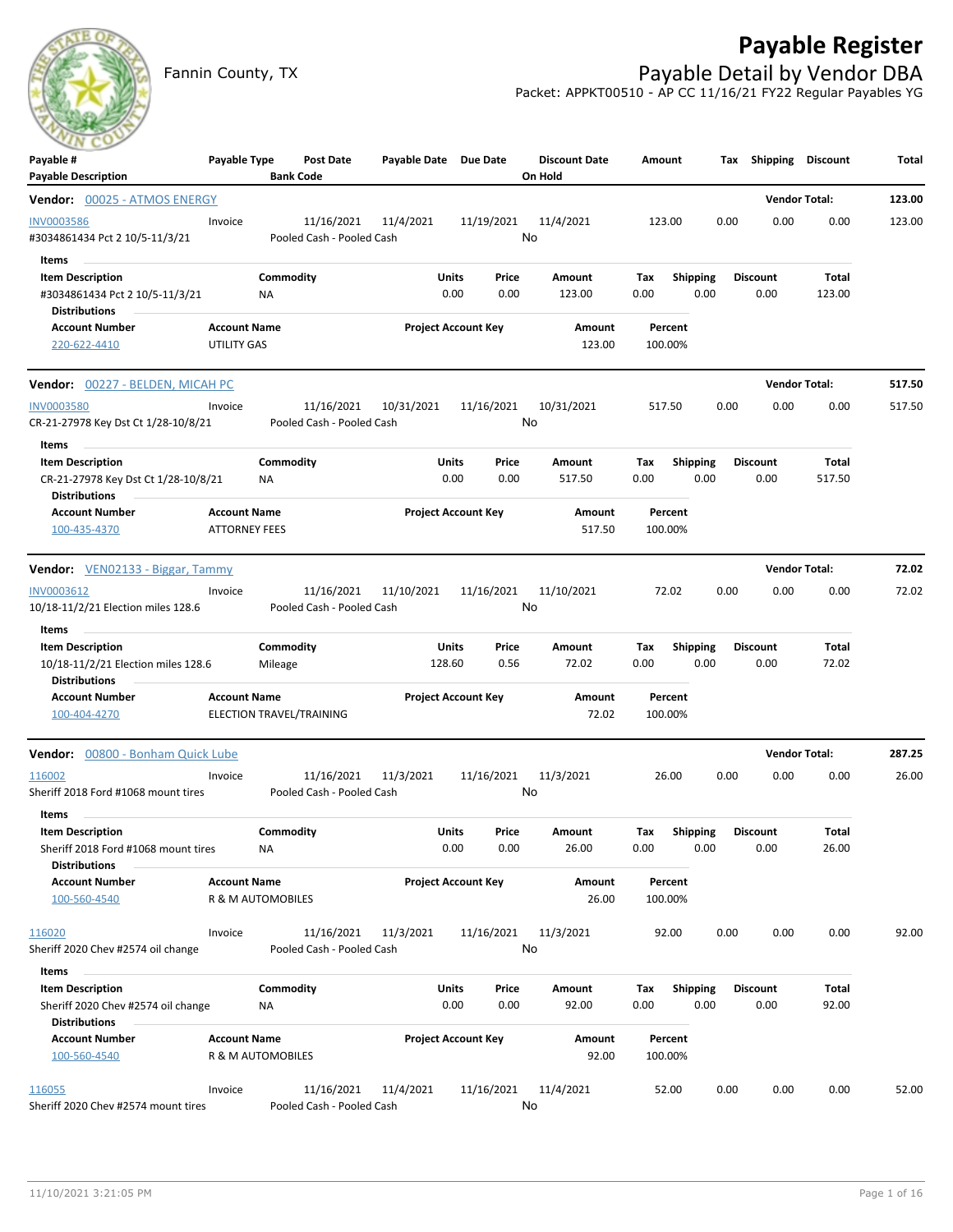| <b>Payable Register</b>                                     |                      |                        |                           |                            |              |            |                      |         |                 |      |                       | Packet: APPKT00510 - AP CC 11/16/21 FY22 Regular Payables YG |        |
|-------------------------------------------------------------|----------------------|------------------------|---------------------------|----------------------------|--------------|------------|----------------------|---------|-----------------|------|-----------------------|--------------------------------------------------------------|--------|
| Payable #                                                   | Payable Type         |                        | <b>Post Date</b>          | Payable Date Due Date      |              |            | <b>Discount Date</b> | Amount  |                 |      | Tax Shipping Discount |                                                              | Total  |
| <b>Payable Description</b>                                  |                      | <b>Bank Code</b>       |                           |                            |              |            | On Hold              |         |                 |      |                       |                                                              |        |
| Items                                                       |                      |                        |                           |                            |              |            |                      |         |                 |      |                       |                                                              |        |
| <b>Item Description</b>                                     |                      | Commodity              |                           |                            | Units        | Price      | Amount               | Tax     | <b>Shipping</b> |      | <b>Discount</b>       | Total                                                        |        |
| Sheriff 2020 Chev #2574 mount tires<br><b>Distributions</b> |                      | <b>NA</b>              |                           |                            | 0.00         | 0.00       | 52.00                | 0.00    | 0.00            |      | 0.00                  | 52.00                                                        |        |
| <b>Account Number</b>                                       | <b>Account Name</b>  |                        |                           | <b>Project Account Key</b> |              |            | Amount               |         | Percent         |      |                       |                                                              |        |
| 100-560-4540                                                |                      | R & M AUTOMOBILES      |                           |                            |              |            | 52.00                | 100.00% |                 |      |                       |                                                              |        |
|                                                             |                      |                        |                           |                            |              |            |                      |         |                 |      |                       |                                                              |        |
| 116141                                                      | Invoice              |                        | 11/16/2021                | 11/5/2021                  |              | 11/16/2021 | 11/5/2021            |         | 47.00           | 0.00 | 0.00                  | 0.00                                                         | 47.00  |
| Sheriff 2011 Chev #4878 oil change                          |                      |                        | Pooled Cash - Pooled Cash |                            |              |            | No                   |         |                 |      |                       |                                                              |        |
| Items                                                       |                      |                        |                           |                            |              |            |                      |         |                 |      |                       |                                                              |        |
| <b>Item Description</b>                                     |                      | Commodity              |                           |                            | Units        | Price      | Amount               | Tax     | <b>Shipping</b> |      | <b>Discount</b>       | Total                                                        |        |
| Sheriff 2011 Chev #4878 oil change<br><b>Distributions</b>  |                      | <b>NA</b>              |                           |                            | 0.00         | 0.00       | 47.00                | 0.00    | 0.00            |      | 0.00                  | 47.00                                                        |        |
| <b>Account Number</b>                                       | <b>Account Name</b>  |                        |                           | <b>Project Account Key</b> |              |            | Amount               |         | Percent         |      |                       |                                                              |        |
| 100-560-4540                                                |                      | R & M AUTOMOBILES      |                           |                            |              |            | 47.00                | 100.00% |                 |      |                       |                                                              |        |
| 116260                                                      | Invoice              |                        | 11/16/2021                | 11/8/2021                  |              | 11/16/2021 | 11/8/2021            |         | 7.00            | 0.00 | 0.00                  | 0.00                                                         | 7.00   |
| Sheriff 2019 Chev #7920 inspection                          |                      |                        | Pooled Cash - Pooled Cash |                            |              |            | No                   |         |                 |      |                       |                                                              |        |
|                                                             |                      |                        |                           |                            |              |            |                      |         |                 |      |                       |                                                              |        |
| Items                                                       |                      |                        |                           |                            |              |            |                      |         |                 |      |                       |                                                              |        |
| <b>Item Description</b>                                     |                      | Commodity              |                           |                            | Units        | Price      | <b>Amount</b>        | Tax     | Shipping        |      | <b>Discount</b>       | Total                                                        |        |
| Sheriff 2019 Chev #7920 inspection                          |                      | ΝA                     |                           |                            | 0.00         | 0.00       | 7.00                 | 0.00    | 0.00            |      | 0.00                  | 7.00                                                         |        |
| Distributions                                               |                      |                        |                           |                            |              |            |                      |         |                 |      |                       |                                                              |        |
| <b>Account Number</b>                                       | <b>Account Name</b>  |                        |                           | <b>Project Account Key</b> |              |            | Amount               |         | Percent         |      |                       |                                                              |        |
| 100-560-4540                                                |                      | R & M AUTOMOBILES      |                           |                            |              |            | 7.00                 | 100.00% |                 |      |                       |                                                              |        |
| 116395                                                      | Invoice              |                        | 11/16/2021                | 11/10/2021                 |              | 11/16/2021 | 11/10/2021           |         | 63.25           | 0.00 | 0.00                  | 0.00                                                         | 63.25  |
| Dev Svcs 2018 Ford oil change                               |                      |                        | Pooled Cash - Pooled Cash |                            |              |            | No                   |         |                 |      |                       |                                                              |        |
| Items                                                       |                      |                        |                           |                            |              |            |                      |         |                 |      |                       |                                                              |        |
| <b>Item Description</b>                                     |                      | Commodity              |                           |                            | <b>Units</b> | Price      | Amount               | Tax     | <b>Shipping</b> |      | <b>Discount</b>       | <b>Total</b>                                                 |        |
| Dev Svcs 2018 Ford oil change                               |                      | <b>NA</b>              |                           |                            | 0.00         | 0.00       | 63.25                | 0.00    | 0.00            |      | 0.00                  | 63.25                                                        |        |
| <b>Distributions</b>                                        |                      |                        |                           |                            |              |            |                      |         |                 |      |                       |                                                              |        |
| <b>Account Number</b>                                       | <b>Account Name</b>  |                        |                           | <b>Project Account Key</b> |              |            | Amount               |         | Percent         |      |                       |                                                              |        |
| 100-591-3300                                                |                      | AUTO EXPENSE GAS & OIL |                           |                            |              |            | 63.25                | 100.00% |                 |      |                       |                                                              |        |
|                                                             |                      |                        |                           |                            |              |            |                      |         |                 |      |                       |                                                              |        |
| Vendor: 00475 - COUNTY TRASH SERVICE                        |                      |                        |                           |                            |              |            |                      |         |                 |      |                       | <b>Vendor Total:</b>                                         | 210.00 |
| <b>INV0003578</b>                                           | Invoice              |                        | 11/16/2021                | 11/8/2021                  |              | 11/20/2021 | 11/8/2021            |         | 70.00           | 0.00 | 0.00                  | 0.00                                                         | 70.00  |
| #457511 Pct 3 trash Nov 2021                                |                      |                        | Pooled Cash - Pooled Cash |                            |              |            | No                   |         |                 |      |                       |                                                              |        |
| Items                                                       |                      |                        |                           |                            |              |            |                      |         |                 |      |                       |                                                              |        |
| <b>Item Description</b>                                     |                      | Commodity              |                           |                            | Units        | Price      | Amount               | Tax     | <b>Shipping</b> |      | <b>Discount</b>       | Total                                                        |        |
| #457511 Pct 3 trash Nov 2021                                |                      | NA                     |                           |                            | 0.00         | 0.00       | 70.00                | 0.00    | 0.00            |      | 0.00                  | 70.00                                                        |        |
| <b>Distributions</b>                                        |                      |                        |                           |                            |              |            |                      |         |                 |      |                       |                                                              |        |
| <b>Account Number</b>                                       | <b>Account Name</b>  |                        |                           | <b>Project Account Key</b> |              |            | Amount               |         | Percent         |      |                       |                                                              |        |
| 230-623-4430                                                | <b>TRASH PICK-UP</b> |                        |                           |                            |              |            | 70.00                | 100.00% |                 |      |                       |                                                              |        |
|                                                             |                      |                        |                           |                            |              |            |                      |         |                 |      |                       |                                                              |        |
| <b>INV0003607</b>                                           | Invoice              |                        | 11/16/2021                | 11/9/2021                  |              | 11/20/2021 | 11/9/2021            |         | 70.00           | 0.00 | 0.00                  | 0.00                                                         | 70.00  |
| #456515 Pct 1 trash Nov 2021                                |                      |                        | Pooled Cash - Pooled Cash |                            |              |            | No                   |         |                 |      |                       |                                                              |        |
| Items                                                       |                      |                        |                           |                            |              |            |                      |         |                 |      |                       |                                                              |        |
| <b>Item Description</b>                                     |                      | Commodity              |                           |                            | Units        | Price      | Amount               | Tax     | <b>Shipping</b> |      | <b>Discount</b>       | Total                                                        |        |
| #456515 Pct 1 trash Nov 2021                                |                      | NA                     |                           |                            | 0.00         | 0.00       | 70.00                | 0.00    | 0.00            |      | 0.00                  | 70.00                                                        |        |
| Distributions                                               |                      |                        |                           |                            |              |            |                      |         |                 |      |                       |                                                              |        |
| <b>Account Number</b>                                       | <b>Account Name</b>  |                        |                           | <b>Project Account Key</b> |              |            | Amount               |         | Percent         |      |                       |                                                              |        |
| 210-621-4430                                                | <b>TRASH PICKUP</b>  |                        |                           |                            |              |            | 70.00                | 100.00% |                 |      |                       |                                                              |        |
|                                                             |                      |                        |                           |                            |              |            |                      |         |                 |      |                       |                                                              |        |
| <b>INV0003608</b>                                           | Invoice              |                        | 11/16/2021                | 11/9/2021                  |              | 11/20/2021 | 11/9/2021            |         | 70.00           | 0.00 | 0.00                  | 0.00                                                         | 70.00  |
| #322234 Lake Fannin trash Nov 2021                          |                      |                        | Pooled Cash - Pooled Cash |                            |              |            | No                   |         |                 |      |                       |                                                              |        |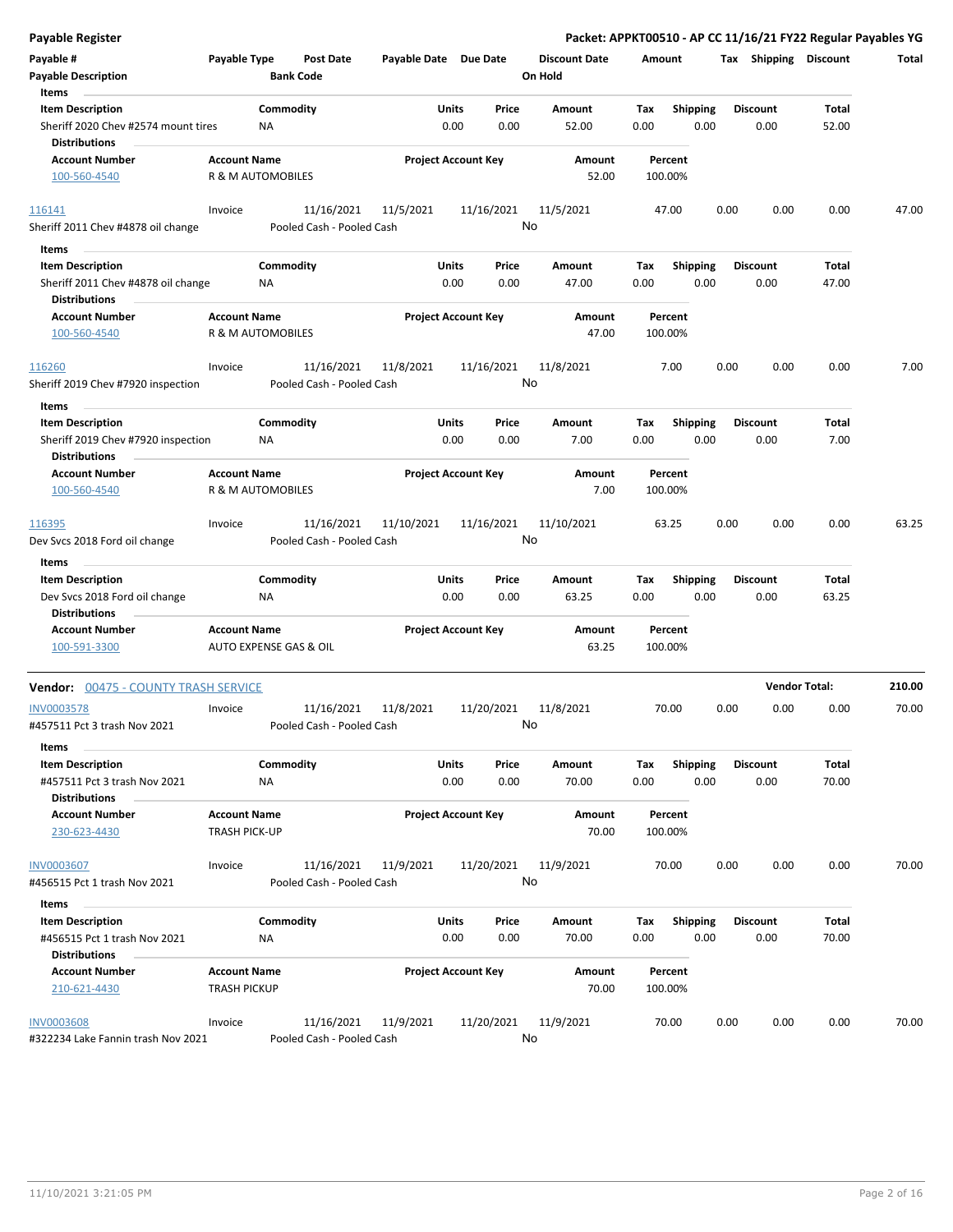| <b>Payable Register</b>                                    |                                         |           |                           |                       |                            |            |                      |          |                    |      |                       | Packet: APPKT00510 - AP CC 11/16/21 FY22 Regular Payables YG |          |
|------------------------------------------------------------|-----------------------------------------|-----------|---------------------------|-----------------------|----------------------------|------------|----------------------|----------|--------------------|------|-----------------------|--------------------------------------------------------------|----------|
| Payable #                                                  | Payable Type                            |           | <b>Post Date</b>          | Payable Date Due Date |                            |            | <b>Discount Date</b> | Amount   |                    |      | Tax Shipping Discount |                                                              | Total    |
| <b>Payable Description</b>                                 |                                         |           | <b>Bank Code</b>          |                       |                            |            | On Hold              |          |                    |      |                       |                                                              |          |
| Items                                                      |                                         |           |                           |                       |                            |            |                      |          |                    |      |                       |                                                              |          |
| <b>Item Description</b>                                    |                                         | Commodity |                           |                       | Units                      | Price      | Amount               | Tax      | <b>Shipping</b>    |      | <b>Discount</b>       | Total                                                        |          |
| #322234 Lake Fannin trash Nov 2021<br><b>Distributions</b> |                                         | ΝA        |                           |                       | 0.00                       | 0.00       | 70.00                | 0.00     | 0.00               |      | 0.00                  | 70.00                                                        |          |
| <b>Account Number</b>                                      | <b>Account Name</b>                     |           |                           |                       | <b>Project Account Key</b> |            | Amount               |          | Percent            |      |                       |                                                              |          |
| 850-520-4430                                               | <b>TRASH PICK UP</b>                    |           |                           |                       |                            |            | 70.00                |          | 100.00%            |      |                       |                                                              |          |
| <b>Vendor: 00056 - DALLAS COUNTY TREASURER</b>             |                                         |           |                           |                       |                            |            |                      |          |                    |      |                       | <b>Vendor Total:</b>                                         | 4,300.00 |
| 487599                                                     | Invoice                                 |           | 11/16/2021                | 11/3/2021             |                            | 11/16/2021 | 11/3/2021            | 4,300.00 |                    | 0.00 | 0.00                  | 0.00                                                         | 4,300.00 |
| Telfor/Lovell autopsies                                    |                                         |           | Pooled Cash - Pooled Cash |                       |                            |            | No                   |          |                    |      |                       |                                                              |          |
| Items                                                      |                                         |           |                           |                       |                            |            |                      |          |                    |      |                       |                                                              |          |
| <b>Item Description</b>                                    |                                         | Commodity |                           |                       | Units                      | Price      | Amount               | Tax      | <b>Shipping</b>    |      | <b>Discount</b>       | Total                                                        |          |
| Telfor/Lovell autopsies<br><b>Distributions</b>            |                                         | ΝA        |                           |                       | 0.00                       | 0.00       | 4,300.00             | 0.00     | 0.00               |      | 0.00                  | 4,300.00                                                     |          |
| <b>Account Number</b><br>100-425-4660                      | <b>Account Name</b><br><b>AUTOPSIES</b> |           |                           |                       | <b>Project Account Key</b> |            | Amount<br>4,300.00   |          | Percent<br>100.00% |      |                       |                                                              |          |
| <b>Vendor:</b> VEN02796 - Dallas Forensic Therapy          |                                         |           |                           |                       |                            |            |                      |          |                    |      |                       | <b>Vendor Total:</b>                                         | 750.00   |
| <b>INV0003585</b>                                          | Invoice                                 |           | 11/16/2021                | 11/4/2021             |                            | 11/16/2021 | 11/4/2021            |          | 750.00             | 0.00 | 0.00                  | 0.00                                                         | 750.00   |
| CR-20-27842 Brown eval                                     |                                         |           | Pooled Cash - Pooled Cash |                       |                            |            | No                   |          |                    |      |                       |                                                              |          |
| Items                                                      |                                         |           |                           |                       |                            |            |                      |          |                    |      |                       |                                                              |          |
| <b>Item Description</b>                                    |                                         | Commodity |                           |                       | Units                      | Price      | Amount               | Tax      | <b>Shipping</b>    |      | <b>Discount</b>       | Total                                                        |          |
| CR-20-27842 Brown eval<br><b>Distributions</b>             |                                         | ΝA        |                           |                       | 0.00                       | 0.00       | 750.00               | 0.00     | 0.00               |      | 0.00                  | 750.00                                                       |          |
| <b>Account Number</b>                                      | <b>Account Name</b>                     |           |                           |                       | <b>Project Account Key</b> |            | Amount               |          | Percent            |      |                       |                                                              |          |
| 100-435-4391                                               | PROFESSIONAL SERVICES                   |           |                           |                       |                            |            | 750.00               |          | 100.00%            |      |                       |                                                              |          |
| <b>Vendor: 00411 - DAVIS FLEET PARTS</b>                   |                                         |           |                           |                       |                            |            |                      |          |                    |      |                       | <b>Vendor Total:</b>                                         | 10.21    |
| 739617                                                     | Invoice                                 |           | 11/16/2021                | 10/4/2021             |                            | 11/16/2021 | 10/4/2021            |          | 10.21              | 0.00 | 0.00                  | 0.00                                                         | 10.21    |
| FANNIN#2 Pct 2 tubing                                      |                                         |           | Pooled Cash - Pooled Cash |                       |                            |            | No                   |          |                    |      |                       |                                                              |          |
| Items                                                      |                                         |           |                           |                       |                            |            |                      |          |                    |      |                       |                                                              |          |
| <b>Item Description</b>                                    |                                         | Commodity |                           |                       | Units                      | Price      | Amount               | Tax      | <b>Shipping</b>    |      | <b>Discount</b>       | Total                                                        |          |
| FANNIN#2 Pct 2 tubing<br><b>Distributions</b>              |                                         | ΝA        |                           |                       | 0.00                       | 0.00       | 10.21                | 0.00     | 0.00               |      | 0.00                  | 10.21                                                        |          |
| <b>Account Number</b>                                      | <b>Account Name</b>                     |           |                           |                       | <b>Project Account Key</b> |            | Amount               |          | Percent            |      |                       |                                                              |          |
| 220-622-4580                                               | <b>R&amp;M MACHINERY PARTS</b>          |           |                           |                       |                            |            | 10.21                |          | 100.00%            |      |                       |                                                              |          |
| <b>Vendor: 00335 - FANNIN COUNTY ELEC. CO-OP, INC.</b>     |                                         |           |                           |                       |                            |            |                      |          |                    |      |                       | <b>Vendor Total:</b>                                         | 215.42   |
| <b>INV0003584</b>                                          | Invoice                                 |           | 11/16/2021                | 11/8/2021             |                            | 11/24/2021 | 11/8/2021            |          | 215.42             | 0.00 | 0.00                  | 0.00                                                         | 215.42   |
| Pct 3 electric 10/7-11/7/21                                |                                         |           | Pooled Cash - Pooled Cash |                       |                            |            | No                   |          |                    |      |                       |                                                              |          |
| Items                                                      |                                         |           |                           |                       |                            |            |                      |          |                    |      |                       |                                                              |          |
| <b>Item Description</b>                                    |                                         | Commodity |                           |                       | Units                      | Price      | Amount               | Tax      | <b>Shipping</b>    |      | <b>Discount</b>       | Total                                                        |          |
| Pct 3 electric 10/7-11/7/21<br><b>Distributions</b>        |                                         | NA        |                           |                       | 0.00                       | 0.00       | 215.42               | 0.00     | 0.00               |      | 0.00                  | 215.42                                                       |          |
| <b>Account Number</b>                                      | <b>Account Name</b>                     |           |                           |                       | <b>Project Account Key</b> |            | Amount               |          | Percent            |      |                       |                                                              |          |
| 230-623-4400                                               | UTILITY ELECTRICITY                     |           |                           |                       |                            |            | 215.42               |          | 100.00%            |      |                       |                                                              |          |
| <b>Vendor:</b> 00797 - FANNIN COUNTY TAX ASSESSOR-COL      |                                         |           |                           |                       |                            |            |                      |          |                    |      |                       | <b>Vendor Total:</b>                                         | 7.50     |
| <b>INV0003588</b>                                          | Invoice                                 |           | 11/16/2021                | 11/9/2021             |                            | 11/16/2021 | 11/9/2021            |          | 7.50               | 0.00 | 0.00                  | 0.00                                                         | 7.50     |
| Sheriff 2019 Chev #7920 registration                       |                                         |           | Pooled Cash - Pooled Cash |                       |                            |            | No                   |          |                    |      |                       |                                                              |          |
| Items                                                      |                                         |           |                           |                       |                            |            |                      |          |                    |      |                       |                                                              |          |
| <b>Item Description</b>                                    |                                         | Commodity |                           |                       | Units                      | Price      | Amount               | Tax      | <b>Shipping</b>    |      | <b>Discount</b>       | Total                                                        |          |
| Sheriff 2019 Chev #7920 registration                       |                                         | NA        |                           |                       | 0.00                       | 0.00       | 7.50                 | 0.00     | 0.00               |      | 0.00                  | 7.50                                                         |          |
| <b>Distributions</b>                                       |                                         |           |                           |                       |                            |            |                      |          |                    |      |                       |                                                              |          |
| <b>Account Number</b>                                      | <b>Account Name</b>                     |           |                           |                       | <b>Project Account Key</b> |            | Amount               |          | Percent            |      |                       |                                                              |          |
| 100-560-4540                                               | R & M AUTOMOBILES                       |           |                           |                       |                            |            | 7.50                 |          | 100.00%            |      |                       |                                                              |          |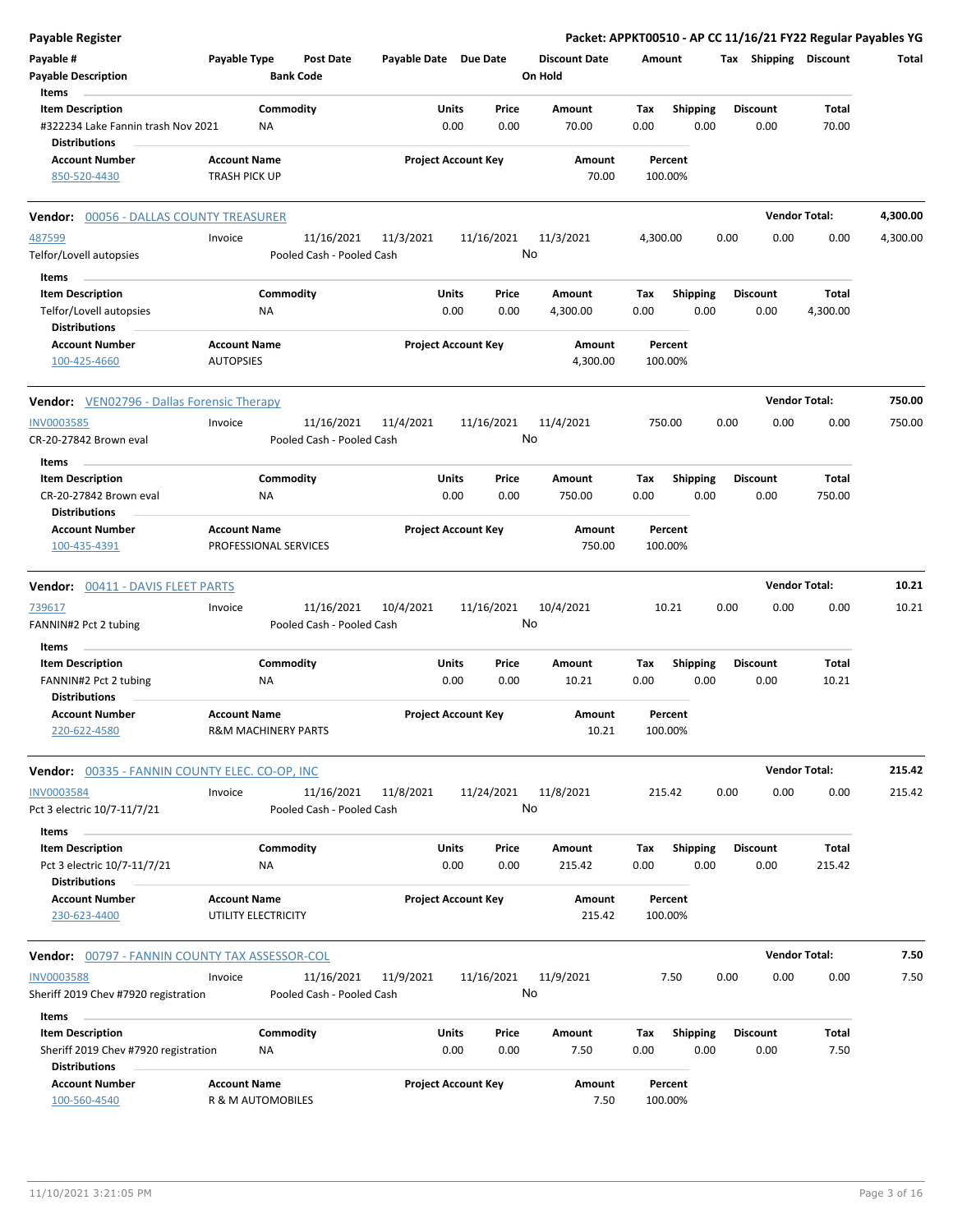| <b>Payable Register</b>                                              |                       |                               |                              |                       |                            |            |                      |          |                 |      |                       | Packet: APPKT00510 - AP CC 11/16/21 FY22 Regular Payables YG |          |
|----------------------------------------------------------------------|-----------------------|-------------------------------|------------------------------|-----------------------|----------------------------|------------|----------------------|----------|-----------------|------|-----------------------|--------------------------------------------------------------|----------|
| Payable #                                                            | Payable Type          |                               | <b>Post Date</b>             | Payable Date Due Date |                            |            | <b>Discount Date</b> | Amount   |                 |      | Tax Shipping Discount |                                                              | Total    |
| <b>Payable Description</b>                                           |                       | <b>Bank Code</b>              |                              |                       |                            |            | On Hold              |          |                 |      |                       |                                                              |          |
| <b>Vendor:</b> VEN02572 - Fidlar Technologies, Inc.                  |                       |                               |                              |                       |                            |            |                      |          |                 |      |                       | <b>Vendor Total:</b>                                         | 5,723.45 |
| M17800U-IN                                                           | Invoice               |                               | 11/16/2021                   | 10/26/2021            |                            | 11/16/2021 | 10/26/2021           | 5,693.45 |                 | 0.00 | 30.00                 | 0.00                                                         | 5,723.45 |
| Hands free microfilm service - rolls 1-19                            |                       |                               | Pooled Cash - Pooled Cash    |                       |                            |            | No                   |          |                 |      |                       |                                                              |          |
|                                                                      |                       |                               |                              |                       |                            |            |                      |          |                 |      |                       |                                                              |          |
| Items                                                                |                       |                               |                              |                       | Units                      |            |                      |          |                 |      | <b>Discount</b>       | Total                                                        |          |
| <b>Item Description</b><br>Hands free microfilm service - rolls 1-19 |                       | Commodity                     |                              |                       | 0.00                       | Price      | Amount               | Tax      | <b>Shipping</b> |      |                       |                                                              |          |
| <b>Distributions</b>                                                 |                       | ΝA                            |                              |                       |                            | 0.00       | 5,693.45             | 0.00     | 30.00           |      | 0.00                  | 5,723.45                                                     |          |
|                                                                      |                       |                               |                              |                       |                            |            |                      |          |                 |      |                       |                                                              |          |
| <b>Account Number</b><br>121-402-4370                                | <b>Account Name</b>   |                               | DIGITAL IMAGING OF MICROFILM |                       | <b>Project Account Key</b> |            | Amount<br>5,723.45   | 100.00%  | Percent         |      |                       |                                                              |          |
|                                                                      |                       |                               |                              |                       |                            |            |                      |          |                 |      |                       |                                                              |          |
| Vendor: 00074 - FROELICH, DR. JAMES E.                               |                       |                               |                              |                       |                            |            |                      |          |                 |      |                       | <b>Vendor Total:</b>                                         | 200.00   |
| <b>INV0003590</b>                                                    | Invoice               |                               | 11/16/2021                   | 11/9/2021             |                            | 11/16/2021 | 11/9/2021            | 200.00   |                 | 0.00 | 0.00                  | 0.00                                                         | 200.00   |
| 10/21-11/20/21 Health officer                                        |                       |                               | Pooled Cash - Pooled Cash    |                       |                            |            | No                   |          |                 |      |                       |                                                              |          |
| Items                                                                |                       |                               |                              |                       |                            |            |                      |          |                 |      |                       |                                                              |          |
|                                                                      |                       |                               |                              |                       |                            |            |                      |          |                 |      |                       |                                                              |          |
| <b>Item Description</b>                                              |                       | Commodity                     |                              |                       | Units                      | Price      | Amount               | Tax      | <b>Shipping</b> |      | <b>Discount</b>       | Total                                                        |          |
| 10/21-11/20/21 Health officer                                        |                       | ΝA                            |                              |                       | 0.00                       | 0.00       | 200.00               | 0.00     | 0.00            |      | 0.00                  | 200.00                                                       |          |
| <b>Distributions</b>                                                 |                       |                               |                              |                       |                            |            |                      |          |                 |      |                       |                                                              |          |
| <b>Account Number</b><br>100-641-1020                                | <b>Account Name</b>   |                               | SALARY APPOINTED OFFICIAL    |                       | <b>Project Account Key</b> |            | Amount<br>200.00     | 100.00%  | Percent         |      |                       |                                                              |          |
| Vendor: 00236 - FUNCTION 4, LLC                                      |                       |                               |                              |                       |                            |            |                      |          |                 |      |                       | <b>Vendor Total:</b>                                         | 163.39   |
|                                                                      |                       |                               |                              |                       |                            |            |                      |          |                 |      |                       |                                                              |          |
| <b>INV899503</b>                                                     | Invoice               |                               | 11/16/2021                   | 11/4/2021             |                            | 11/16/2021 | 11/4/2021<br>No      | 163.39   |                 | 0.00 | 0.00                  | 0.00                                                         | 163.39   |
| Copies 10/4-11/3/21                                                  |                       |                               | Pooled Cash - Pooled Cash    |                       |                            |            |                      |          |                 |      |                       |                                                              |          |
| Items                                                                |                       |                               |                              |                       |                            |            |                      |          |                 |      |                       |                                                              |          |
| <b>Item Description</b>                                              |                       | Commodity                     |                              |                       | Units                      | Price      | Amount               | Tax      | <b>Shipping</b> |      | <b>Discount</b>       | Total                                                        |          |
| Copies 10/4-11/3/21                                                  |                       | NA                            |                              |                       | 0.00                       | 0.00       | 163.39               | 0.00     | 0.00            |      | 0.00                  | 163.39                                                       |          |
| <b>Distributions</b>                                                 |                       |                               |                              |                       |                            |            |                      |          |                 |      |                       |                                                              |          |
| <b>Account Number</b>                                                | <b>Account Name</b>   |                               |                              |                       | <b>Project Account Key</b> |            | Amount               |          | Percent         |      |                       |                                                              |          |
| 100-665-3150                                                         | <b>COPIER RENTAL</b>  |                               |                              |                       |                            |            | 30.93                |          | 18.93%          |      |                       |                                                              |          |
| 100-499-3150                                                         | <b>COPIER EXPENSE</b> |                               |                              |                       |                            |            | 11.26                |          | 6.89%           |      |                       |                                                              |          |
| 100-510-3150                                                         | <b>COPIER RENTAL</b>  |                               |                              |                       |                            |            | 90.24                |          | 55.23%          |      |                       |                                                              |          |
| 100-513-3150                                                         | <b>COPIER RENTAL</b>  |                               |                              |                       |                            |            | 15.25                |          | 9.33%           |      |                       |                                                              |          |
| 100-590-3150                                                         | <b>COPIER RENTAL</b>  |                               |                              |                       |                            |            | 2.12                 |          | 1.30%           |      |                       |                                                              |          |
| 100-575-3150                                                         | <b>COPIER RENTAL</b>  |                               |                              |                       |                            |            | 2.04                 |          | 1.25%           |      |                       |                                                              |          |
| 100-475-3150                                                         | <b>COPIER EXPENSE</b> |                               |                              |                       |                            |            | 5.36                 |          | 3.28%           |      |                       |                                                              |          |
| 160-452-3150                                                         | <b>COPIER RENTAL</b>  |                               |                              |                       |                            |            | 6.19                 |          | 3.79%           |      |                       |                                                              |          |
| Vendor: 00010 - HOLLAND, JORDAN PLLC                                 |                       |                               |                              |                       |                            |            |                      |          |                 |      |                       | <b>Vendor Total:</b>                                         | 600.00   |
| INV0003610                                                           | Invoice               |                               | 11/16/2021                   | 11/3/2021             |                            | 11/16/2021 | 11/3/2021            | 300.00   |                 | 0.00 | 0.00                  | 0.00                                                         | 300.00   |
| 50805 Percy Co Ct@Law                                                |                       |                               | Pooled Cash - Pooled Cash    |                       |                            |            | No                   |          |                 |      |                       |                                                              |          |
|                                                                      |                       |                               |                              |                       |                            |            |                      |          |                 |      |                       |                                                              |          |
| Items                                                                |                       |                               |                              |                       |                            |            |                      |          |                 |      |                       |                                                              |          |
| <b>Item Description</b>                                              |                       | Commodity                     |                              |                       | Units                      | Price      | Amount               | Tax      | <b>Shipping</b> |      | <b>Discount</b>       | Total                                                        |          |
| 50805 Percy Co Ct@Law                                                |                       | ΝA                            |                              |                       | 0.00                       | 0.00       | 300.00               | 0.00     | 0.00            |      | 0.00                  | 300.00                                                       |          |
| <b>Distributions</b>                                                 |                       |                               |                              |                       |                            |            |                      |          |                 |      |                       |                                                              |          |
| <b>Account Number</b>                                                | <b>Account Name</b>   |                               |                              |                       | <b>Project Account Key</b> |            | Amount               |          | Percent         |      |                       |                                                              |          |
| 100-410-4240                                                         |                       | INDIGENT ATTORNEY FEES        |                              |                       |                            |            | 300.00               | 100.00%  |                 |      |                       |                                                              |          |
| INV0003611                                                           | Invoice               |                               | 11/16/2021                   | 11/3/2021             |                            | 11/16/2021 | 11/3/2021            | 300.00   |                 | 0.00 | 0.00                  | 0.00                                                         | 300.00   |
| 50534 Forman Co Ct@Law                                               |                       |                               | Pooled Cash - Pooled Cash    |                       |                            |            | No                   |          |                 |      |                       |                                                              |          |
| Items                                                                |                       |                               |                              |                       |                            |            |                      |          |                 |      |                       |                                                              |          |
| <b>Item Description</b>                                              |                       | Commodity                     |                              |                       | Units                      | Price      | Amount               | Tax      | Shipping        |      | <b>Discount</b>       | Total                                                        |          |
| 50534 Forman Co Ct@Law                                               |                       | ΝA                            |                              |                       | 0.00                       | 0.00       | 300.00               | 0.00     | 0.00            |      | 0.00                  | 300.00                                                       |          |
| <b>Distributions</b>                                                 |                       |                               |                              |                       |                            |            |                      |          |                 |      |                       |                                                              |          |
| <b>Account Number</b>                                                | <b>Account Name</b>   |                               |                              |                       | <b>Project Account Key</b> |            | Amount               |          | Percent         |      |                       |                                                              |          |
| 100-410-4240                                                         |                       | <b>INDIGENT ATTORNEY FEES</b> |                              |                       |                            |            | 300.00               | 100.00%  |                 |      |                       |                                                              |          |
|                                                                      |                       |                               |                              |                       |                            |            |                      |          |                 |      |                       |                                                              |          |

**Vendor:** 00397 - JESSICA MCDONALD & ASSOC. **Vendor Total: 350.00**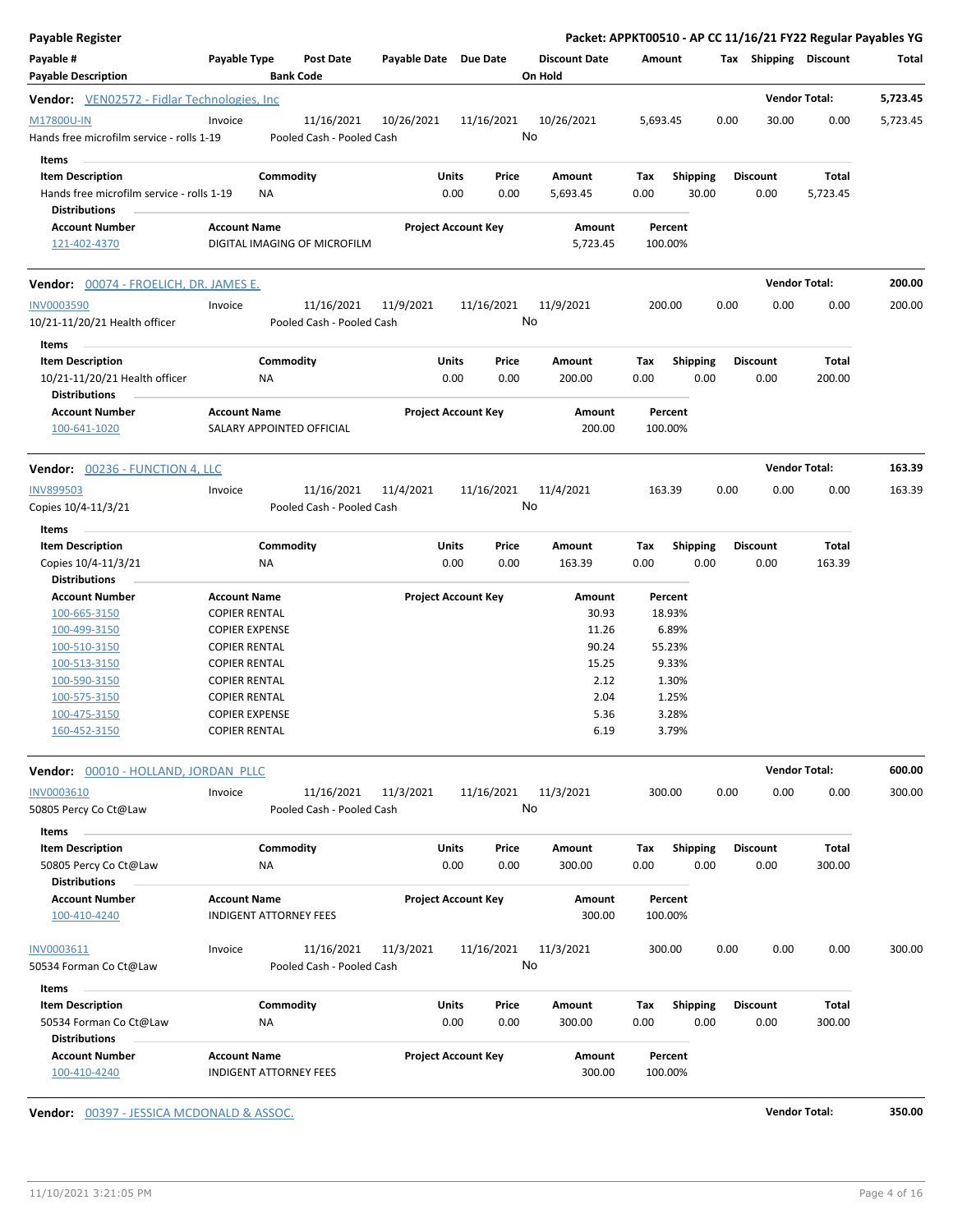| <b>Payable Register</b>                           |                                |                           |                       |                            |                      |         |                 |      |                 |                       | Packet: APPKT00510 - AP CC 11/16/21 FY22 Regular Payables YG |
|---------------------------------------------------|--------------------------------|---------------------------|-----------------------|----------------------------|----------------------|---------|-----------------|------|-----------------|-----------------------|--------------------------------------------------------------|
| Payable #                                         | Payable Type                   | Post Date                 | Payable Date Due Date |                            | <b>Discount Date</b> | Amount  |                 |      |                 | Tax Shipping Discount | Total                                                        |
| <b>Payable Description</b>                        | <b>Bank Code</b>               |                           |                       |                            | On Hold              |         |                 |      |                 |                       |                                                              |
| INV0003581                                        | Invoice                        | 11/16/2021                | 11/4/2021             | 11/16/2021                 | 11/4/2021            | 175.00  |                 | 0.00 | 0.00            | 0.00                  | 175.00                                                       |
| 50923 Alexander Co Ct@Law                         |                                | Pooled Cash - Pooled Cash |                       |                            | No                   |         |                 |      |                 |                       |                                                              |
| Items                                             |                                |                           |                       |                            |                      |         |                 |      |                 |                       |                                                              |
| <b>Item Description</b>                           | Commodity                      |                           |                       | Units<br>Price             | Amount               | Tax     | <b>Shipping</b> |      | <b>Discount</b> | Total                 |                                                              |
| 50923 Alexander Co Ct@Law                         | ΝA                             |                           |                       | 0.00<br>0.00               | 175.00               | 0.00    | 0.00            |      | 0.00            | 175.00                |                                                              |
| <b>Distributions</b>                              |                                |                           |                       |                            |                      |         |                 |      |                 |                       |                                                              |
| <b>Account Number</b>                             | <b>Account Name</b>            |                           |                       | <b>Project Account Key</b> | Amount               | Percent |                 |      |                 |                       |                                                              |
| 100-410-4240                                      | <b>INDIGENT ATTORNEY FEES</b>  |                           |                       |                            | 175.00               | 100.00% |                 |      |                 |                       |                                                              |
| <b>INV0003582</b>                                 | Invoice                        | 11/16/2021                | 11/4/2021             | 11/16/2021                 | 11/4/2021            | 175.00  |                 | 0.00 | 0.00            | 0.00                  | 175.00                                                       |
| 50520 Collins Co Ct@Law                           |                                | Pooled Cash - Pooled Cash |                       |                            | No                   |         |                 |      |                 |                       |                                                              |
| Items                                             |                                |                           |                       |                            |                      |         |                 |      |                 |                       |                                                              |
| <b>Item Description</b>                           | Commodity                      |                           |                       | Units<br>Price             | Amount               | Tax     | <b>Shipping</b> |      | <b>Discount</b> | Total                 |                                                              |
| 50520 Collins Co Ct@Law                           | NA                             |                           |                       | 0.00<br>0.00               | 175.00               | 0.00    | 0.00            |      | 0.00            | 175.00                |                                                              |
| <b>Distributions</b>                              |                                |                           |                       |                            |                      |         |                 |      |                 |                       |                                                              |
| <b>Account Number</b>                             | <b>Account Name</b>            |                           |                       | <b>Project Account Key</b> | Amount               | Percent |                 |      |                 |                       |                                                              |
| 100-410-4240                                      | <b>INDIGENT ATTORNEY FEES</b>  |                           |                       |                            | 175.00               | 100.00% |                 |      |                 |                       |                                                              |
| Vendor: 00040 - JN WRECKER                        |                                |                           |                       |                            |                      |         |                 |      |                 | <b>Vendor Total:</b>  | 400.00                                                       |
| 21-08029                                          | Invoice                        | 11/16/2021                | 11/4/2021             | 11/16/2021                 | 11/4/2021            | 400.00  |                 | 0.00 | 0.00            | 0.00                  | 400.00                                                       |
| Pct 3 1999 Intl #1282 towing                      |                                | Pooled Cash - Pooled Cash |                       |                            | No                   |         |                 |      |                 |                       |                                                              |
| Items                                             |                                |                           |                       |                            |                      |         |                 |      |                 |                       |                                                              |
| <b>Item Description</b>                           | Commodity                      |                           |                       | Units<br>Price             | Amount               | Tax     | <b>Shipping</b> |      | <b>Discount</b> | Total                 |                                                              |
| Pct 3 1999 Intl #1282 towing                      | NA                             |                           |                       | 0.00<br>0.00               | 400.00               | 0.00    | 0.00            |      | 0.00            | 400.00                |                                                              |
| <b>Distributions</b>                              |                                |                           |                       |                            |                      |         |                 |      |                 |                       |                                                              |
| <b>Account Number</b>                             | <b>Account Name</b>            |                           |                       | <b>Project Account Key</b> | Amount               | Percent |                 |      |                 |                       |                                                              |
| 230-623-4580                                      | <b>R&amp;M MACHINERY PARTS</b> |                           |                       |                            | 400.00               | 100.00% |                 |      |                 |                       |                                                              |
| Vendor: 00444 - KONICA MINOLTA PREMIER FINANCE    |                                |                           |                       |                            |                      |         |                 |      |                 | <b>Vendor Total:</b>  | 888.45                                                       |
| 74433716                                          | Invoice                        | 11/16/2021                | 11/8/2021             | 12/15/2021                 | 11/8/2021            | 888.45  |                 | 0.00 | 0.00            | 0.00                  | 888.45                                                       |
| Copier rental 11/15-12/14/21                      |                                | Pooled Cash - Pooled Cash |                       |                            | No                   |         |                 |      |                 |                       |                                                              |
| Items                                             |                                |                           |                       |                            |                      |         |                 |      |                 |                       |                                                              |
| <b>Item Description</b>                           | Commodity                      |                           |                       | Units<br>Price             | Amount               | Тах     | <b>Shipping</b> |      | <b>Discount</b> | Total                 |                                                              |
| Copier rental                                     | Service                        |                           |                       | 0.00<br>0.00               | 888.45               | 0.00    | 0.00            |      | 0.00            | 888.45                |                                                              |
| <b>Distributions</b>                              |                                |                           |                       |                            |                      |         |                 |      |                 |                       |                                                              |
| <b>Account Number</b>                             | <b>Account Name</b>            |                           |                       | <b>Project Account Key</b> | Amount               | Percent |                 |      |                 |                       |                                                              |
| 100-590-3150                                      | <b>COPIER RENTAL</b>           |                           |                       |                            | 73.29                | 8.25%   |                 |      |                 |                       |                                                              |
| 160-452-3150                                      | <b>COPIER RENTAL</b>           |                           |                       |                            | 97.72                | 11.00%  |                 |      |                 |                       |                                                              |
| 100-510-3150                                      | <b>COPIER RENTAL</b>           |                           |                       |                            | 314.27               | 35.37%  |                 |      |                 |                       |                                                              |
| 100-513-3150                                      | <b>COPIER RENTAL</b>           |                           |                       |                            | 97.72                | 11.00%  |                 |      |                 |                       |                                                              |
| 100-499-3150                                      | <b>COPIER EXPENSE</b>          |                           |                       |                            | 89.75                | 10.10%  |                 |      |                 |                       |                                                              |
| 100-665-3150                                      | <b>COPIER RENTAL</b>           |                           |                       |                            | 89.75                | 10.10%  |                 |      |                 |                       |                                                              |
| 100-475-3150                                      | <b>COPIER EXPENSE</b>          |                           |                       |                            | 101.52               | 11.43%  |                 |      |                 |                       |                                                              |
| 100-575-3150                                      | <b>COPIER RENTAL</b>           |                           |                       |                            | 24.43                | 2.75%   |                 |      |                 |                       |                                                              |
| Vendor: 00048 - LEONARD, CITY OF                  |                                |                           |                       |                            |                      |         |                 |      |                 | <b>Vendor Total:</b>  | 91.21                                                        |
| <b>INV0003606</b>                                 | Invoice                        | 11/16/2021                | 10/15/2021            | 11/16/2021                 | 10/15/2021           | 91.21   |                 | 0.00 | 0.00            | 0.00                  | 91.21                                                        |
| Pct 2 water 9/15-10/15/21                         |                                | Pooled Cash - Pooled Cash |                       |                            | No                   |         |                 |      |                 |                       |                                                              |
| Items                                             |                                |                           |                       |                            |                      |         |                 |      |                 |                       |                                                              |
| <b>Item Description</b>                           | Commodity                      |                           |                       | Units<br>Price             | Amount               | Tax     | Shipping        |      | <b>Discount</b> | Total                 |                                                              |
| Pct 2 water 9/15-10/15/21<br><b>Distributions</b> | NA                             |                           |                       | 0.00<br>0.00               | 91.21                | 0.00    | 0.00            |      | 0.00            | 91.21                 |                                                              |
| <b>Account Number</b>                             | <b>Account Name</b>            |                           |                       | <b>Project Account Key</b> | Amount               | Percent |                 |      |                 |                       |                                                              |
| 220-622-4420                                      | UTILITY WATER                  |                           |                       |                            | 91.21                | 100.00% |                 |      |                 |                       |                                                              |
| Vendor: 00111 - MCCRAW OIL CO.                    |                                |                           |                       |                            |                      |         |                 |      |                 | <b>Vendor Total:</b>  | 38,535.17                                                    |
| 497563                                            | Invoice                        | 11/16/2021                | 10/1/2021             | 11/16/2021                 | 10/1/2021            | 35.96   |                 | 0.00 | 0.00            | 0.00                  | 35.96                                                        |
| #23040023 Pct 1 antifreeze                        |                                | Pooled Cash - Pooled Cash |                       |                            | No                   |         |                 |      |                 |                       |                                                              |
|                                                   |                                |                           |                       |                            |                      |         |                 |      |                 |                       |                                                              |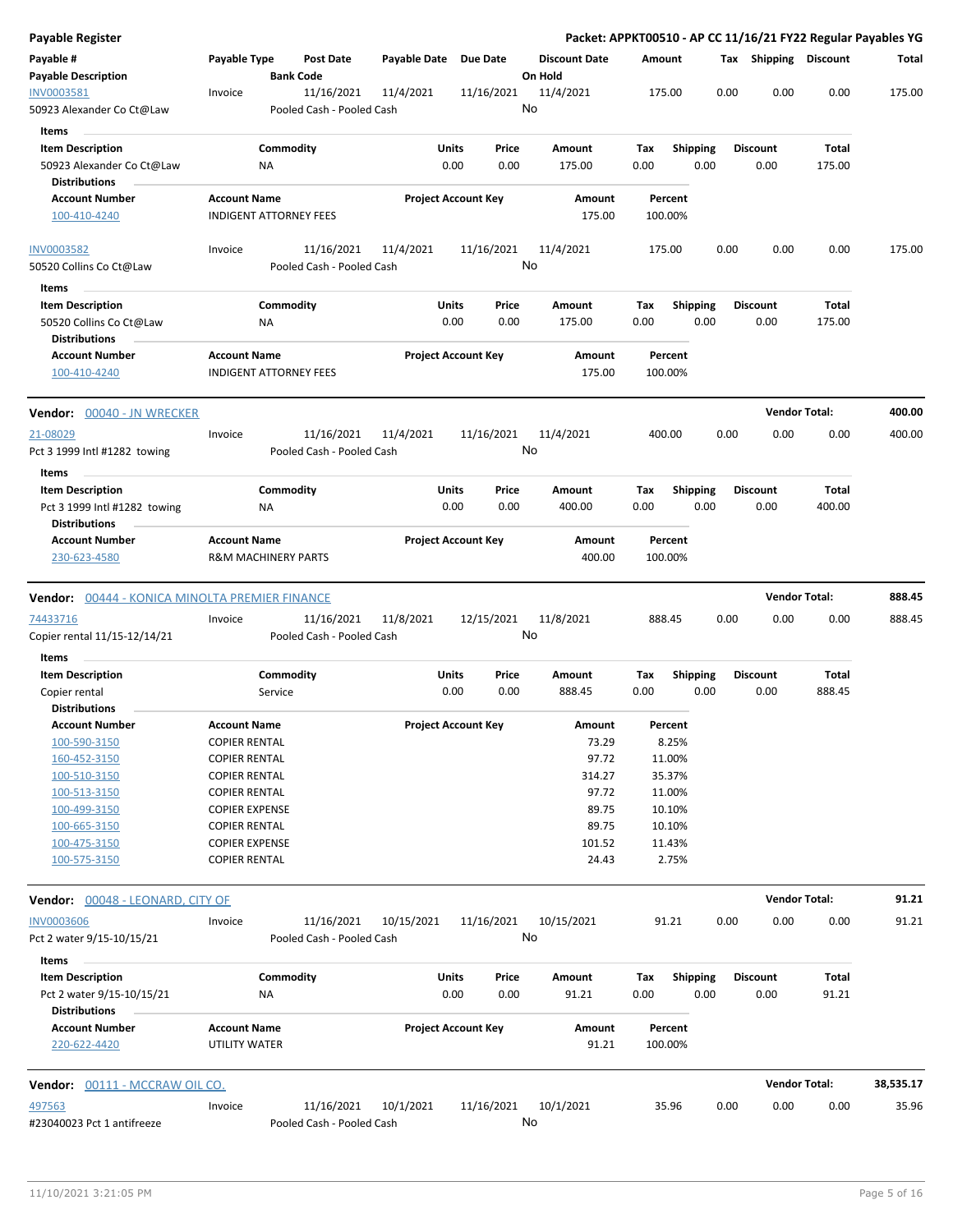| <b>Payable Register</b>                                                       |                         |                  |                                         |                            |               |               |                      |             |                 |      |      |                         |                          | Packet: APPKT00510 - AP CC 11/16/21 FY22 Regular Payables YG |
|-------------------------------------------------------------------------------|-------------------------|------------------|-----------------------------------------|----------------------------|---------------|---------------|----------------------|-------------|-----------------|------|------|-------------------------|--------------------------|--------------------------------------------------------------|
| Payable #                                                                     | Payable Type            |                  | Post Date                               | Payable Date Due Date      |               |               | <b>Discount Date</b> |             | Amount          |      |      |                         | Tax Shipping Discount    | Total                                                        |
| <b>Payable Description</b>                                                    |                         | <b>Bank Code</b> |                                         |                            |               |               | On Hold              |             |                 |      |      |                         |                          |                                                              |
| Items                                                                         |                         |                  |                                         |                            |               |               |                      |             |                 |      |      |                         |                          |                                                              |
| <b>Item Description</b>                                                       |                         | Commodity        |                                         |                            | Units         | Price         | Amount               | Tax         | <b>Shipping</b> |      |      | <b>Discount</b>         | <b>Total</b>             |                                                              |
| #23040023 Pct 1 antifreeze                                                    |                         | Goods            |                                         |                            | 4.00          | 8.99          | 35.96                | 0.00        |                 | 0.00 |      | 0.00                    | 35.96                    |                                                              |
| <b>Distributions</b>                                                          |                         |                  |                                         |                            |               |               |                      |             |                 |      |      |                         |                          |                                                              |
| <b>Account Number</b>                                                         | <b>Account Name</b>     |                  |                                         | <b>Project Account Key</b> |               |               | Amount               |             | Percent         |      |      |                         |                          |                                                              |
| 210-621-4580                                                                  | R&M MACHINERY PARTS     |                  |                                         |                            |               |               | 35.96                |             | 100.00%         |      |      |                         |                          |                                                              |
| 502502                                                                        | Invoice                 |                  | 11/16/2021                              | 10/21/2021                 |               | 11/16/2021    | 10/21/2021           |             | 49.90           |      | 0.00 | 0.00                    | 0.00                     | 49.90                                                        |
| #23040023 Pct 1 Shell Gadd grease                                             |                         |                  | Pooled Cash - Pooled Cash               |                            |               |               | No                   |             |                 |      |      |                         |                          |                                                              |
| Items                                                                         |                         |                  |                                         |                            |               |               |                      |             |                 |      |      |                         |                          |                                                              |
| <b>Item Description</b>                                                       |                         | Commodity        |                                         |                            | Units         | Price         | Amount               | Tax         | <b>Shipping</b> |      |      | <b>Discount</b>         | Total                    |                                                              |
| #23040023 Pct 1 Shell Gadd grease<br><b>Distributions</b>                     |                         | Goods            |                                         |                            | 10.00         | 4.99          | 49.90                | 0.00        |                 | 0.00 |      | 0.00                    | 49.90                    |                                                              |
| <b>Account Number</b>                                                         | <b>Account Name</b>     |                  |                                         | <b>Project Account Key</b> |               |               | Amount               |             | Percent         |      |      |                         |                          |                                                              |
| 210-621-4580                                                                  | R&M MACHINERY PARTS     |                  |                                         |                            |               |               | 49.90                |             | 100.00%         |      |      |                         |                          |                                                              |
| P39838                                                                        | Invoice                 |                  | 11/16/2021                              | 10/4/2021                  |               | 11/16/2021    | 10/4/2021            | 6,723.49    |                 |      | 0.00 | 0.00                    | 0.00                     | 6,723.49                                                     |
| #23040034 Pct 3 gas/diesel                                                    |                         |                  | Pooled Cash - Pooled Cash               |                            |               |               | No                   |             |                 |      |      |                         |                          |                                                              |
| Items                                                                         |                         |                  |                                         |                            |               |               |                      |             |                 |      |      |                         |                          |                                                              |
| <b>Item Description</b><br>#23040034 Pct 3 gas/diesel<br><b>Distributions</b> |                         | Commodity<br>ΝA  |                                         |                            | Units<br>0.00 | Price<br>0.00 | Amount<br>6,723.49   | Tax<br>0.00 | <b>Shipping</b> | 0.00 |      | <b>Discount</b><br>0.00 | <b>Total</b><br>6,723.49 |                                                              |
| <b>Account Number</b>                                                         | <b>Account Name</b>     |                  |                                         | <b>Project Account Key</b> |               |               | Amount               |             | Percent         |      |      |                         |                          |                                                              |
| 230-623-4570                                                                  | R&M MACHINERY GAS & OIL |                  |                                         |                            |               |               | 6,723.49             |             | 100.00%         |      |      |                         |                          |                                                              |
| P39849                                                                        | Invoice                 |                  | 11/16/2021                              | 10/7/2021                  |               | 11/16/2021    | 10/7/2021            | 1,608.57    |                 |      | 0.00 | 0.00                    | 0.00                     | 1,608.57                                                     |
| #23040045 Sheriff auto gas                                                    |                         |                  | Pooled Cash - Pooled Cash               |                            |               |               | No                   |             |                 |      |      |                         |                          |                                                              |
| Items                                                                         |                         |                  |                                         |                            |               |               |                      |             |                 |      |      |                         |                          |                                                              |
| <b>Item Description</b>                                                       |                         | Commodity        |                                         |                            | Units         | Price         | Amount               | Tax         | <b>Shipping</b> |      |      | <b>Discount</b>         | Total                    |                                                              |
| #23040045 Sheriff auto gas<br><b>Distributions</b>                            |                         | Fuel             |                                         |                            | 606.00        | 2.65          | 1,608.57             | 0.00        |                 | 0.00 |      | 0.00                    | 1,608.57                 |                                                              |
| <b>Account Number</b>                                                         | <b>Account Name</b>     |                  |                                         | <b>Project Account Key</b> |               |               | Amount               |             | Percent         |      |      |                         |                          |                                                              |
| 100-560-3300                                                                  | AUTO EXPENSE GAS & OIL  |                  |                                         |                            |               |               | 1,608.57             |             | 100.00%         |      |      |                         |                          |                                                              |
| P39910                                                                        | Invoice                 |                  | 11/16/2021                              | 10/25/2021                 |               | 11/16/2021    | 10/25/2021           | 7,507.07    |                 |      | 0.00 | 0.00                    | 0.00                     | 7,507.07                                                     |
| #23040034 Pct 3 gas/diesel                                                    |                         |                  | Pooled Cash - Pooled Cash               |                            |               |               | No                   |             |                 |      |      |                         |                          |                                                              |
| Items                                                                         |                         |                  |                                         |                            |               |               |                      |             |                 |      |      |                         |                          |                                                              |
| <b>Item Description</b>                                                       |                         | Commodity        |                                         |                            | Units         | Price         | Amount               |             | Shipping        |      |      | <b>Discount</b>         | Total                    |                                                              |
| #23040034 Pct 3 gas/diesel                                                    |                         | NA               |                                         |                            | 0.00          | 0.00          | 7,507.07             | Tax<br>0.00 |                 | 0.00 |      | 0.00                    | 7,507.07                 |                                                              |
| <b>Distributions</b>                                                          |                         |                  |                                         |                            |               |               |                      |             |                 |      |      |                         |                          |                                                              |
| <b>Account Number</b>                                                         | <b>Account Name</b>     |                  |                                         | <b>Project Account Key</b> |               |               | Amount               |             | Percent         |      |      |                         |                          |                                                              |
| 230-623-4570                                                                  | R&M MACHINERY GAS & OIL |                  |                                         |                            |               |               | 7,507.07             |             | 100.00%         |      |      |                         |                          |                                                              |
| P42739                                                                        | Invoice                 |                  | 11/16/2021                              | 10/22/2021                 |               | 11/16/2021    | 10/22/2021           | 12,300.28   |                 |      | 0.00 | 0.00                    | 0.00                     | 12,300.28                                                    |
| #23040025 Pct 2 gas/diesel                                                    |                         |                  | Pooled Cash - Pooled Cash               |                            |               |               | No                   |             |                 |      |      |                         |                          |                                                              |
|                                                                               |                         |                  |                                         |                            |               |               |                      |             |                 |      |      |                         |                          |                                                              |
| Items                                                                         |                         |                  |                                         |                            |               |               |                      |             |                 |      |      |                         |                          |                                                              |
| <b>Item Description</b>                                                       |                         | Commodity        |                                         |                            | Units         | Price         | Amount               | Tax         | <b>Shipping</b> |      |      | <b>Discount</b>         | Total                    |                                                              |
| #23040025 Pct 2 gas/diesel<br><b>Distributions</b>                            |                         | <b>NA</b>        |                                         |                            | 0.00          | 0.00          | 12,300.28            | 0.00        |                 | 0.00 |      | 0.00                    | 12,300.28                |                                                              |
| <b>Account Number</b>                                                         | <b>Account Name</b>     |                  |                                         | <b>Project Account Key</b> |               |               | Amount               |             | Percent         |      |      |                         |                          |                                                              |
| 220-622-4570                                                                  | R&M MACHINERY GAS & OIL |                  |                                         |                            |               |               | 12,300.28            |             | 100.00%         |      |      |                         |                          |                                                              |
| P42767<br>#23040023 Pct 1 gas/diesel                                          | Invoice                 |                  | 11/16/2021<br>Pooled Cash - Pooled Cash | 10/18/2021                 |               | 11/16/2021    | 10/18/2021<br>No     | 5,213.50    |                 |      | 0.00 | 0.00                    | 0.00                     | 5,213.50                                                     |
| Items                                                                         |                         |                  |                                         |                            |               |               |                      |             |                 |      |      |                         |                          |                                                              |
| <b>Item Description</b>                                                       |                         | Commodity        |                                         |                            | Units         | Price         | Amount               | Tax         | <b>Shipping</b> |      |      | <b>Discount</b>         | Total                    |                                                              |
| #23040023 Pct 1 gas/diesel<br><b>Distributions</b>                            |                         | NA               |                                         |                            | 0.00          | 0.00          | 5,213.50             | 0.00        |                 | 0.00 |      | 0.00                    | 5,213.50                 |                                                              |
| <b>Account Number</b>                                                         | <b>Account Name</b>     |                  |                                         | <b>Project Account Key</b> |               |               | Amount               |             | Percent         |      |      |                         |                          |                                                              |
| 210-621-4570                                                                  | R&M MACHINERY GAS & OIL |                  |                                         |                            |               |               | 5,213.50             |             | 100.00%         |      |      |                         |                          |                                                              |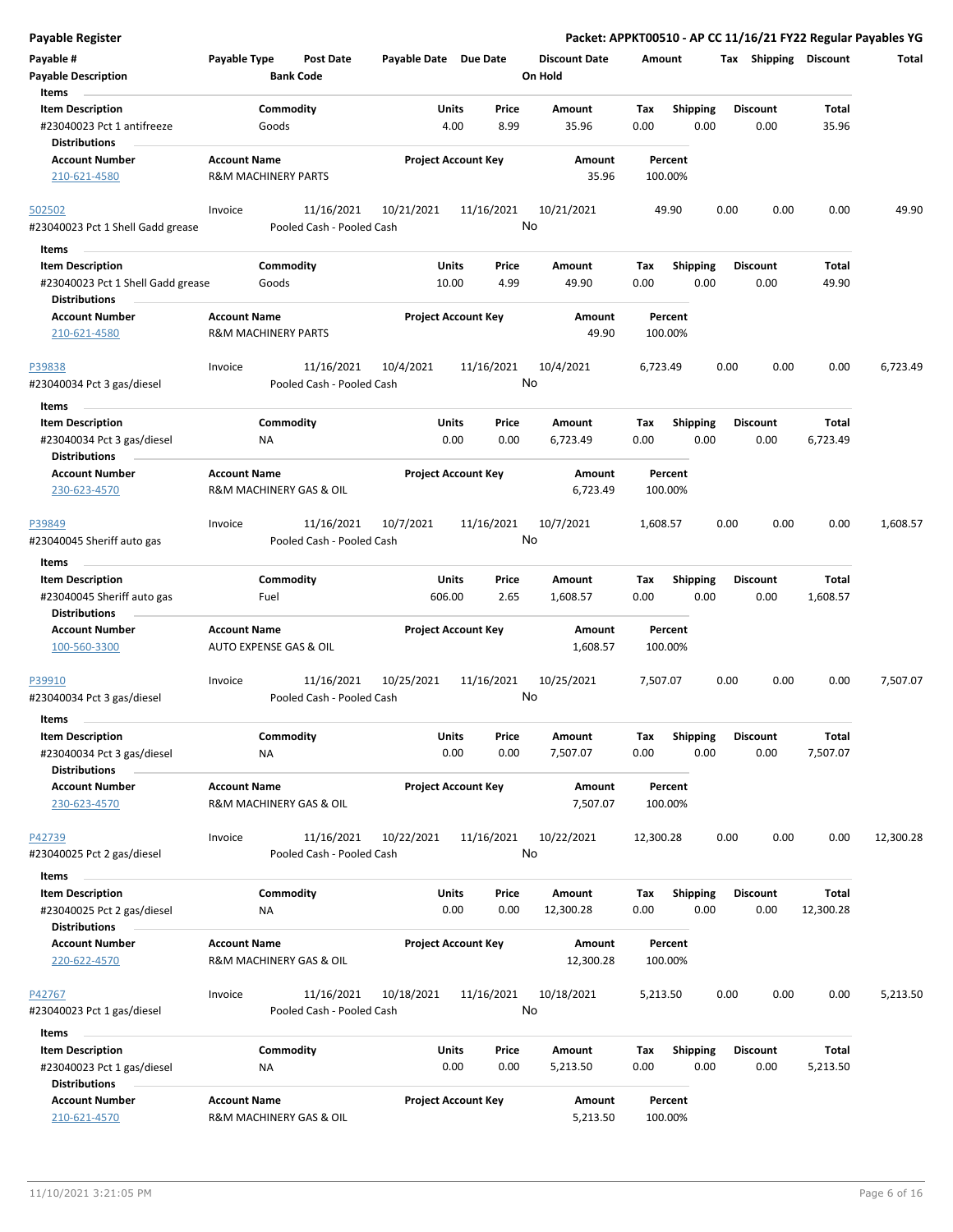| Payable Register                                      |                                               |                                         |                       |                            |                      |             |                         |      |                         | Packet: APPKT00510 - AP CC 11/16/21 FY22 Regular Payables YG |          |
|-------------------------------------------------------|-----------------------------------------------|-----------------------------------------|-----------------------|----------------------------|----------------------|-------------|-------------------------|------|-------------------------|--------------------------------------------------------------|----------|
| Payable #                                             | Payable Type                                  | <b>Post Date</b>                        | Payable Date Due Date |                            | <b>Discount Date</b> | Amount      |                         |      | Tax Shipping Discount   |                                                              | Total    |
| <b>Payable Description</b>                            |                                               | <b>Bank Code</b>                        |                       |                            | On Hold              |             |                         |      |                         |                                                              |          |
| P42826<br>#23040045 Sheriff auto gas                  | Invoice                                       | 11/16/2021<br>Pooled Cash - Pooled Cash | 10/14/2021            | 11/16/2021                 | 10/14/2021<br>No     | 1,925.16    |                         | 0.00 | 0.00                    | 0.00                                                         | 1,925.16 |
|                                                       |                                               |                                         |                       |                            |                      |             |                         |      |                         |                                                              |          |
| Items                                                 |                                               |                                         |                       |                            |                      |             |                         |      |                         |                                                              |          |
| <b>Item Description</b><br>#23040045 Sheriff auto gas | Fuel                                          | Commodity                               | Units<br>704.00       | Price<br>2.73              | Amount<br>1,925.16   | Tax<br>0.00 | <b>Shipping</b><br>0.00 |      | <b>Discount</b><br>0.00 | Total<br>1,925.16                                            |          |
| Distributions                                         |                                               |                                         |                       |                            |                      |             |                         |      |                         |                                                              |          |
| <b>Account Number</b><br>100-560-3300                 | <b>Account Name</b><br>AUTO EXPENSE GAS & OIL |                                         |                       | <b>Project Account Key</b> | Amount<br>1,925.16   | 100.00%     | Percent                 |      |                         |                                                              |          |
| P42838                                                | Invoice                                       | 11/16/2021                              | 10/21/2021            | 11/16/2021                 | 10/21/2021           | 2,097.18    |                         | 0.00 | 0.00                    | 0.00                                                         | 2,097.18 |
| #23040045 Sheriff auto gas                            |                                               | Pooled Cash - Pooled Cash               |                       |                            | No                   |             |                         |      |                         |                                                              |          |
| Items                                                 |                                               |                                         |                       |                            |                      |             |                         |      |                         |                                                              |          |
| <b>Item Description</b>                               |                                               | Commodity                               | Units                 | Price                      | Amount               | Tax         | <b>Shipping</b>         |      | <b>Discount</b>         | Total                                                        |          |
| #23040045 Sheriff auto gas<br><b>Distributions</b>    | Fuel                                          |                                         | 741.00                | 2.83                       | 2,097.18             | 0.00        | 0.00                    |      | 0.00                    | 2,097.18                                                     |          |
| <b>Account Number</b>                                 | <b>Account Name</b>                           |                                         |                       | <b>Project Account Key</b> | Amount               |             | Percent                 |      |                         |                                                              |          |
| 100-560-3300                                          | AUTO EXPENSE GAS & OIL                        |                                         |                       |                            | 2,097.18             | 100.00%     |                         |      |                         |                                                              |          |
| P42895                                                | Invoice                                       | 11/16/2021                              | 10/28/2021            | 11/16/2021                 | 10/28/2021           | 1,074.07    |                         | 0.00 | $-0.01$                 | 0.00                                                         | 1,074.06 |
| #23040045 Sheriff auto gas                            |                                               | Pooled Cash - Pooled Cash               |                       |                            | No                   |             |                         |      |                         |                                                              |          |
| <b>Items</b>                                          |                                               |                                         |                       |                            |                      |             |                         |      |                         |                                                              |          |
| <b>Item Description</b>                               |                                               | Commodity                               | Units                 | Price                      | Amount               | Tax         | <b>Shipping</b>         |      | Discount                | Total                                                        |          |
| #23040045 Sheriff auto gas<br><b>Distributions</b>    | Fuel                                          |                                         | 382.00                | 2.81                       | 1,074.07             | 0.00        | $-0.01$                 |      | 0.00                    | 1,074.06                                                     |          |
| <b>Account Number</b>                                 | <b>Account Name</b>                           |                                         |                       | <b>Project Account Key</b> | Amount               |             | Percent                 |      |                         |                                                              |          |
| 100-560-3300                                          | AUTO EXPENSE GAS & OIL                        |                                         |                       |                            | 1,074.06             | 100.00%     |                         |      |                         |                                                              |          |
|                                                       |                                               |                                         |                       |                            |                      |             |                         |      |                         |                                                              |          |
| <b>Vendor:</b> 00102 - MEADE NORMAN INS. AGENCY, INC. |                                               |                                         |                       |                            |                      |             |                         |      |                         | <b>Vendor Total:</b>                                         | 102.50   |
| <u>35342</u>                                          | Invoice                                       | 11/16/2021                              | 10/27/2021            | 11/16/2021                 | 10/27/2021           | 102.50      |                         | 0.00 | 0.00                    | 0.00                                                         | 102.50   |
| #LOVEHA1 Sheriff office notary bond H. Love           |                                               | Pooled Cash - Pooled Cash               |                       |                            | No                   |             |                         |      |                         |                                                              |          |
| Items                                                 |                                               |                                         |                       |                            |                      |             |                         |      |                         |                                                              |          |
| <b>Item Description</b>                               |                                               | Commodity                               | Units                 | Price                      | Amount               | Tax         | <b>Shipping</b>         |      | Discount                | Total                                                        |          |
| #LOVEHA1 Sheriff office notary bond H. L NA           |                                               |                                         |                       | 0.00<br>0.00               | 102.50               | 0.00        | 0.00                    |      | 0.00                    | 102.50                                                       |          |
| <b>Distributions</b>                                  |                                               |                                         |                       |                            |                      |             |                         |      |                         |                                                              |          |
| <b>Account Number</b>                                 | <b>Account Name</b>                           |                                         |                       | <b>Project Account Key</b> | Amount               |             | Percent                 |      |                         |                                                              |          |
| 100-560-4800                                          | <b>BOND</b>                                   |                                         |                       |                            | 102.50               | 100.00%     |                         |      |                         |                                                              |          |
|                                                       |                                               |                                         |                       |                            |                      |             |                         |      |                         |                                                              |          |
| Vendor: VEN02793 - Merryman, Thomas Wayne             |                                               |                                         |                       |                            |                      |             |                         |      |                         | <b>Vendor Total:</b>                                         | 24.00    |
| <b>INV0003592</b>                                     | Invoice                                       | 11/16/2021                              | 11/8/2021             | 11/16/2021                 | 11/8/2021            |             | 24.00                   | 0.00 | 0.00                    | 0.00                                                         | 24.00    |
| 11/4/21 transport meal                                |                                               | Pooled Cash - Pooled Cash               |                       |                            | No                   |             |                         |      |                         |                                                              |          |
|                                                       |                                               |                                         |                       |                            |                      |             |                         |      |                         |                                                              |          |
| Items                                                 |                                               |                                         |                       |                            |                      |             |                         |      |                         |                                                              |          |
| <b>Item Description</b>                               |                                               | Commodity                               | Units                 | Price                      | Amount               | Tax         | Shipping                |      | <b>Discount</b>         | Total                                                        |          |
| 11/4/21 transport meal<br><b>Distributions</b>        | ΝA                                            |                                         |                       | 0.00<br>0.00               | 24.00                | 0.00        | 0.00                    |      | 0.00                    | 24.00                                                        |          |
| <b>Account Number</b>                                 | <b>Account Name</b>                           |                                         |                       | <b>Project Account Key</b> | Amount               |             | Percent                 |      |                         |                                                              |          |
| 100-560-4280                                          | PRISONER TRANSPORT                            |                                         |                       |                            | 24.00                | 100.00%     |                         |      |                         |                                                              |          |
|                                                       |                                               |                                         |                       |                            |                      |             |                         |      |                         | <b>Vendor Total:</b>                                         | 1,250.11 |
| <b>Vendor:</b> 00440 - O'REILLY AUTOMOTIVE, INC.      |                                               |                                         |                       |                            |                      |             |                         |      |                         |                                                              |          |
| 0361-392181<br>#163525 Pct 4 filter/wiper blade       | Invoice                                       | 11/16/2021<br>Pooled Cash - Pooled Cash | 9/29/2021             | 11/16/2021                 | 9/29/2021<br>No      |             | 51.07                   | 0.00 | 0.00                    | 0.00                                                         | 51.07    |
| Items                                                 |                                               |                                         |                       |                            |                      |             |                         |      |                         |                                                              |          |
| <b>Item Description</b>                               |                                               | Commodity                               | Units                 | Price                      | Amount               | Tax         | Shipping                |      | <b>Discount</b>         | Total                                                        |          |
| #163525 Pct 4 filter/wiper blade                      | ΝA                                            |                                         |                       | 0.00<br>0.00               | 51.07                | 0.00        | 0.00                    |      | 0.00                    | 51.07                                                        |          |
| <b>Distributions</b>                                  |                                               |                                         |                       |                            |                      |             |                         |      |                         |                                                              |          |
| <b>Account Number</b>                                 | <b>Account Name</b>                           |                                         |                       | <b>Project Account Key</b> | Amount               |             | Percent                 |      |                         |                                                              |          |
| 240-624-4580                                          | <b>R&amp;M MACHINERY PARTS</b>                |                                         |                       |                            | 51.07                | 100.00%     |                         |      |                         |                                                              |          |
|                                                       |                                               |                                         |                       |                            |                      |             |                         |      |                         |                                                              |          |
| 0361-392278                                           | Invoice                                       | 11/16/2021                              | 9/29/2021             | 11/16/2021                 | 9/29/2021            |             | 29.78                   | 0.00 | 0.00                    | 0.00                                                         | 29.78    |
| #260555 Sheriff wiper blades                          |                                               | Pooled Cash - Pooled Cash               |                       |                            | No                   |             |                         |      |                         |                                                              |          |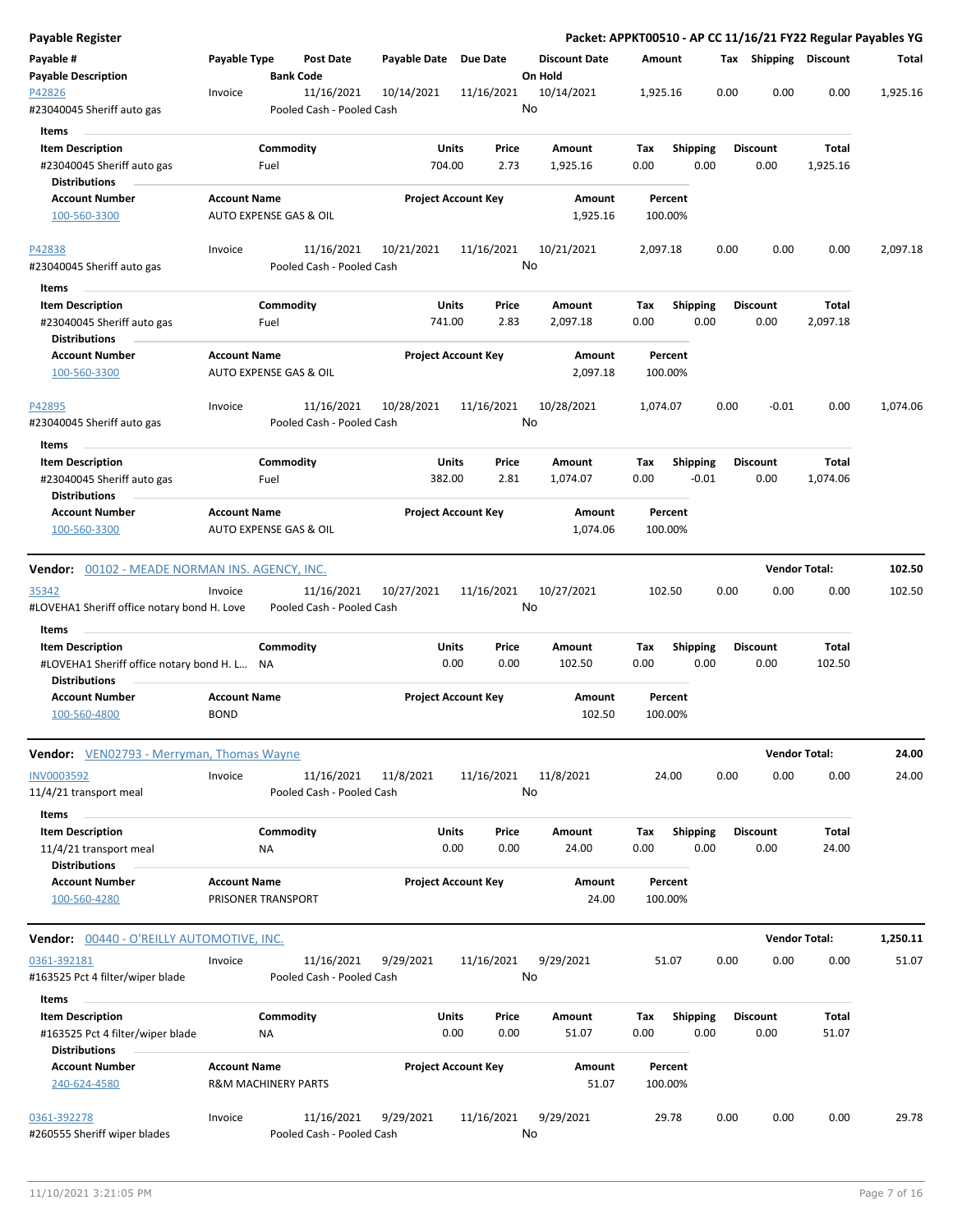| <b>Payable Register</b>                              |                                |                                           |                            |                  |                      |        |                 |      |                       |          | Packet: APPKT00510 - AP CC 11/16/21 FY22 Regular Payables YG |
|------------------------------------------------------|--------------------------------|-------------------------------------------|----------------------------|------------------|----------------------|--------|-----------------|------|-----------------------|----------|--------------------------------------------------------------|
| Payable #                                            | Payable Type                   | <b>Post Date</b><br>Payable Date Due Date |                            |                  | <b>Discount Date</b> | Amount |                 |      | Tax Shipping Discount |          | Total                                                        |
| <b>Payable Description</b>                           | <b>Bank Code</b>               |                                           |                            |                  | On Hold              |        |                 |      |                       |          |                                                              |
| Items                                                |                                |                                           |                            |                  |                      |        |                 |      |                       |          |                                                              |
| <b>Item Description</b>                              | Commodity                      |                                           | Units                      | Price            | Amount               | Tax    | <b>Shipping</b> |      | <b>Discount</b>       | Total    |                                                              |
| #260555 Sheriff wiper blades<br><b>Distributions</b> | ΝA                             |                                           | 0.00                       | 0.00             | 29.78                | 0.00   | 0.00            |      | 0.00                  | 29.78    |                                                              |
| <b>Account Number</b>                                | <b>Account Name</b>            |                                           | <b>Project Account Key</b> |                  | Amount               |        | Percent         |      |                       |          |                                                              |
| 100-560-4540                                         | R & M AUTOMOBILES              |                                           |                            |                  | 29.78                |        | 100.00%         |      |                       |          |                                                              |
| 0361-393492                                          | Invoice                        | 11/16/2021<br>10/6/2021                   |                            | 11/16/2021<br>No | 10/6/2021            |        | 117.64          | 0.00 | 0.00                  | 0.00     | 117.64                                                       |
| #163524 Pct 3 water pump                             |                                | Pooled Cash - Pooled Cash                 |                            |                  |                      |        |                 |      |                       |          |                                                              |
| Items                                                |                                |                                           |                            |                  |                      |        |                 |      |                       |          |                                                              |
| <b>Item Description</b>                              | Commodity                      |                                           | Units                      | Price            | Amount               | Tax    | <b>Shipping</b> |      | <b>Discount</b>       | Total    |                                                              |
| #163524 Pct 3 water pump<br><b>Distributions</b>     | Goods                          |                                           | 1.00                       | 117.64           | 117.64               | 0.00   | 0.00            |      | 0.00                  | 117.64   |                                                              |
| <b>Account Number</b>                                | <b>Account Name</b>            |                                           | <b>Project Account Key</b> |                  | Amount               |        | Percent         |      |                       |          |                                                              |
| 230-623-4580                                         | <b>R&amp;M MACHINERY PARTS</b> |                                           |                            |                  | 117.64               |        | 100.00%         |      |                       |          |                                                              |
| 0361-393533                                          | Invoice                        | 11/16/2021<br>10/6/2021                   |                            | 11/16/2021       | 10/6/2021            |        | 7.98            | 0.00 | 0.00                  | 0.00     | 7.98                                                         |
| #260555 Sheriff retainers                            |                                | Pooled Cash - Pooled Cash                 |                            | No               |                      |        |                 |      |                       |          |                                                              |
| Items                                                |                                |                                           |                            |                  |                      |        |                 |      |                       |          |                                                              |
| <b>Item Description</b>                              | Commodity                      |                                           | Units                      | Price            | Amount               | Tax    | <b>Shipping</b> |      | <b>Discount</b>       | Total    |                                                              |
| #260555 Sheriff retainers                            | Goods                          |                                           | 2.00                       | 3.99             | 7.98                 | 0.00   | 0.00            |      | 0.00                  | 7.98     |                                                              |
| <b>Distributions</b>                                 |                                |                                           |                            |                  |                      |        |                 |      |                       |          |                                                              |
| <b>Account Number</b>                                | <b>Account Name</b>            |                                           | <b>Project Account Key</b> |                  | Amount               |        | Percent         |      |                       |          |                                                              |
| 100-560-4540                                         | R & M AUTOMOBILES              |                                           |                            |                  | 7.98                 |        | 100.00%         |      |                       |          |                                                              |
| 0361-393671                                          | Invoice                        | 11/16/2021<br>10/7/2021                   |                            | 11/16/2021       | 10/7/2021            |        | 246.56          | 0.00 | 0.00                  | 0.00     | 246.56                                                       |
| #163525 Pct 4 battery                                |                                | Pooled Cash - Pooled Cash                 |                            | No               |                      |        |                 |      |                       |          |                                                              |
| Items                                                |                                |                                           |                            |                  |                      |        |                 |      |                       |          |                                                              |
| <b>Item Description</b>                              | Commodity                      |                                           | Units                      | Price            | Amount               | Tax    | <b>Shipping</b> |      | <b>Discount</b>       | Total    |                                                              |
| #163525 Pct 4 battery                                | Goods                          |                                           | 2.00                       | 123.28           | 246.56               | 0.00   | 0.00            |      | 0.00                  | 246.56   |                                                              |
| <b>Distributions</b>                                 |                                |                                           |                            |                  |                      |        |                 |      |                       |          |                                                              |
| <b>Account Number</b>                                | <b>Account Name</b>            |                                           | <b>Project Account Key</b> |                  | Amount               |        | Percent         |      |                       |          |                                                              |
| 240-624-4580                                         | <b>R&amp;M MACHINERY PARTS</b> |                                           |                            |                  | 246.56               |        | 100.00%         |      |                       |          |                                                              |
| 0361-393846                                          | Invoice                        | 11/16/2021<br>10/8/2021                   |                            | 11/16/2021       | 10/8/2021            |        | 83.94           | 0.00 | 0.00                  | 0.00     | 83.94                                                        |
| #163525 Pct 4 antifreeze                             |                                | Pooled Cash - Pooled Cash                 |                            | No               |                      |        |                 |      |                       |          |                                                              |
| Items                                                |                                |                                           |                            |                  |                      |        |                 |      |                       |          |                                                              |
| <b>Item Description</b>                              | Commodity                      |                                           | Units                      | Price            | Amount               | Tax    | <b>Shipping</b> |      | <b>Discount</b>       | Total    |                                                              |
| #163525 Pct 4 antifreeze                             | Goods                          |                                           | 6.00                       | 13.99            | 83.94                | 0.00   | 0.00            |      | 0.00                  | 83.94    |                                                              |
| <b>Distributions</b>                                 |                                |                                           |                            |                  |                      |        |                 |      |                       |          |                                                              |
| <b>Account Number</b>                                | <b>Account Name</b>            |                                           | <b>Project Account Key</b> |                  | Amount               |        | Percent         |      |                       |          |                                                              |
| 240-624-4580                                         | <b>R&amp;M MACHINERY PARTS</b> |                                           |                            |                  | 83.94                |        | 100.00%         |      |                       |          |                                                              |
| 0361-394936                                          | Credit Memo                    | 11/16/2021<br>10/14/2021                  |                            | 11/16/2021       | 10/14/2021           |        | $-8.88$         | 0.00 | 0.00                  | 0.00     | $-8.88$                                                      |
| #163525 Pct 1 flasher/heater relay return            |                                | Pooled Cash - Pooled Cash                 |                            | No               |                      |        |                 |      |                       |          |                                                              |
| Items                                                |                                |                                           |                            |                  |                      |        |                 |      |                       |          |                                                              |
| <b>Item Description</b>                              | Commodity                      |                                           | Units                      | Price            | Amount               | Тах    | <b>Shipping</b> |      | <b>Discount</b>       | Total    |                                                              |
| #163525 Pct 1 heater relay return                    | Goods                          |                                           | $-1.00$                    | 22.91            | $-22.91$             | 0.00   | 0.00            |      | 0.00                  | $-22.91$ |                                                              |
| <b>Distributions</b>                                 |                                |                                           |                            |                  |                      |        |                 |      |                       |          |                                                              |
| <b>Account Number</b>                                | <b>Account Name</b>            |                                           | <b>Project Account Key</b> |                  | Amount               |        | Percent         |      |                       |          |                                                              |
| 210-621-4580                                         | <b>R&amp;M MACHINERY PARTS</b> |                                           |                            |                  | $-22.91$             |        | 100.00%         |      |                       |          |                                                              |
| Items                                                |                                |                                           |                            |                  |                      |        |                 |      |                       |          |                                                              |
| <b>Item Description</b>                              | Commodity                      |                                           | Units                      | Price            | Amount               | Tax    | <b>Shipping</b> |      | <b>Discount</b>       | Total    |                                                              |
| #163525 Pct 1 flasher                                | Goods                          |                                           | $-1.00$                    | $-14.03$         | 14.03                | 0.00   | 0.00            |      | 0.00                  | 14.03    |                                                              |
| <b>Distributions</b>                                 |                                |                                           |                            |                  |                      |        |                 |      |                       |          |                                                              |
| <b>Account Number</b>                                | <b>Account Name</b>            |                                           | <b>Project Account Key</b> |                  | Amount               |        | Percent         |      |                       |          |                                                              |
| 210-621-4580                                         | <b>R&amp;M MACHINERY PARTS</b> |                                           |                            |                  | 14.03                |        | 100.00%         |      |                       |          |                                                              |
|                                                      |                                |                                           |                            |                  |                      |        |                 |      |                       |          |                                                              |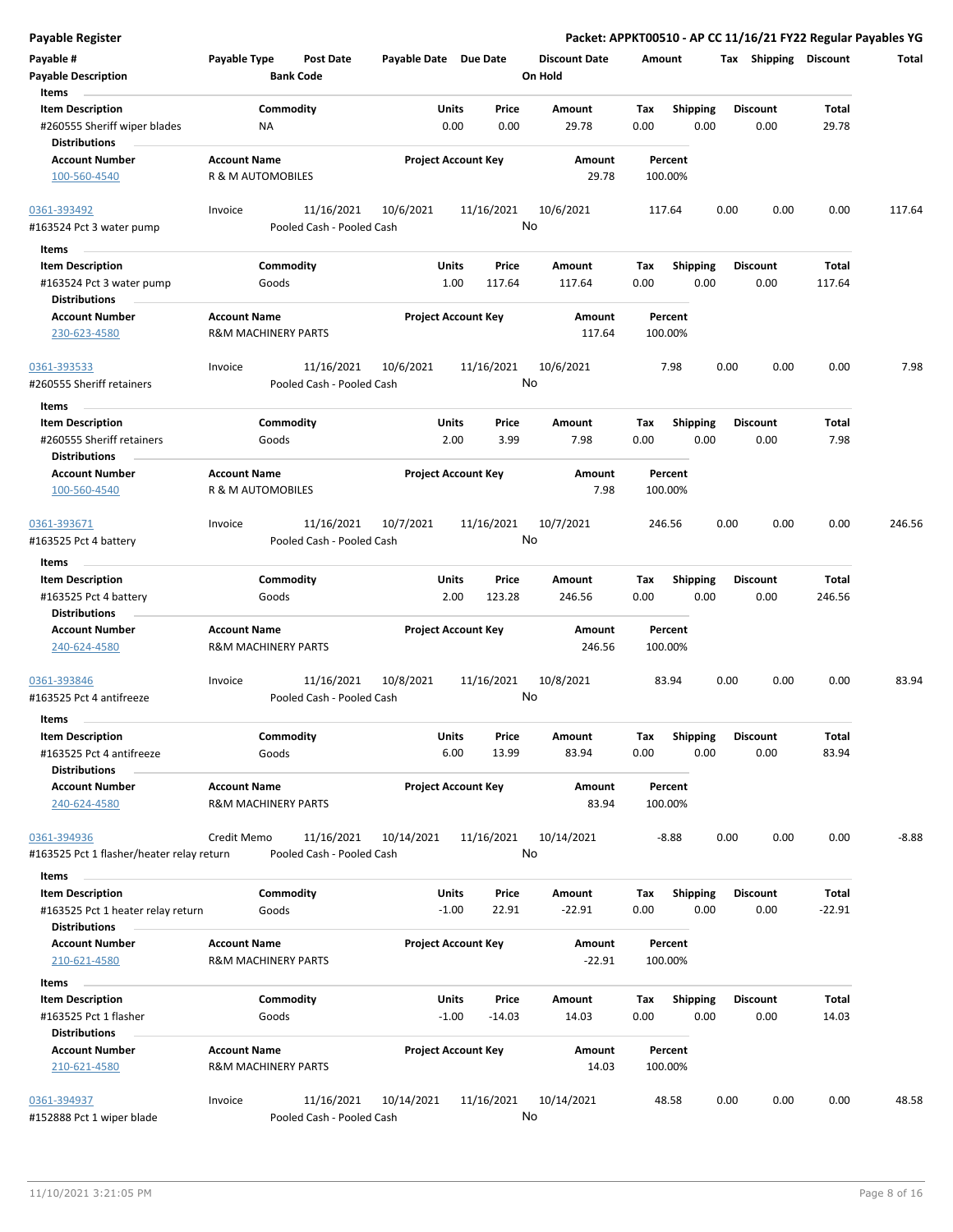| <b>Payable Register</b>                              |                                                       |                                                       |                            |                |                                 |             |                         |      |                         |                | Packet: APPKT00510 - AP CC 11/16/21 FY22 Regular Payables YG |
|------------------------------------------------------|-------------------------------------------------------|-------------------------------------------------------|----------------------------|----------------|---------------------------------|-------------|-------------------------|------|-------------------------|----------------|--------------------------------------------------------------|
| Payable #<br><b>Payable Description</b>              | Payable Type<br><b>Bank Code</b>                      | <b>Post Date</b><br>Payable Date Due Date             |                            |                | <b>Discount Date</b><br>On Hold | Amount      |                         |      | Tax Shipping Discount   |                | Total                                                        |
| Items                                                |                                                       |                                                       |                            |                |                                 |             |                         |      |                         |                |                                                              |
| <b>Item Description</b>                              | Commodity<br>Goods                                    |                                                       | Units<br>2.00              | Price<br>24.29 | <b>Amount</b><br>48.58          | Tax<br>0.00 | <b>Shipping</b><br>0.00 |      | <b>Discount</b><br>0.00 | Total<br>48.58 |                                                              |
| #152888 Pct 1 wiper blade<br><b>Distributions</b>    |                                                       |                                                       |                            |                |                                 |             |                         |      |                         |                |                                                              |
| <b>Account Number</b>                                | <b>Account Name</b>                                   |                                                       | <b>Project Account Key</b> |                | Amount                          |             | Percent                 |      |                         |                |                                                              |
| 210-621-4580                                         | <b>R&amp;M MACHINERY PARTS</b>                        |                                                       |                            |                | 48.58                           |             | 100.00%                 |      |                         |                |                                                              |
| 0361-394999                                          | Invoice                                               | 11/16/2021<br>10/14/2021                              |                            | 11/16/2021     | 10/14/2021                      |             | 295.42                  | 0.00 | 0.00                    | 0.00           | 295.42                                                       |
| #152888 Pct 1 batteries                              |                                                       | Pooled Cash - Pooled Cash                             |                            |                | No                              |             |                         |      |                         |                |                                                              |
| Items                                                |                                                       |                                                       |                            |                |                                 |             |                         |      |                         |                |                                                              |
| <b>Item Description</b>                              | Commodity                                             |                                                       | Units                      | Price          | Amount                          | Тах         | <b>Shipping</b>         |      | <b>Discount</b>         | Total          |                                                              |
| #152888 Pct 1 batteries                              | Goods                                                 |                                                       | 2.00                       | 147.71         | 295.42                          | 0.00        | 0.00                    |      | 0.00                    | 295.42         |                                                              |
| <b>Distributions</b>                                 |                                                       |                                                       |                            |                |                                 |             |                         |      |                         |                |                                                              |
| <b>Account Number</b>                                | <b>Account Name</b>                                   |                                                       | <b>Project Account Key</b> |                | Amount                          |             | Percent                 |      |                         |                |                                                              |
| 210-621-4580                                         | <b>R&amp;M MACHINERY PARTS</b>                        |                                                       |                            |                | 295.42                          |             | 100.00%                 |      |                         |                |                                                              |
| 0361-396216                                          | Invoice                                               | 11/16/2021<br>10/20/2021                              |                            | 11/16/2021     | 10/20/2021                      |             | 31.98                   | 0.00 | 0.00                    | 0.00           | 31.98                                                        |
| #152888 Pct 1 diesel treatment/shop towels           |                                                       | Pooled Cash - Pooled Cash                             |                            |                | No                              |             |                         |      |                         |                |                                                              |
| Items                                                |                                                       |                                                       |                            |                |                                 |             |                         |      |                         |                |                                                              |
| <b>Item Description</b>                              | Commodity                                             |                                                       | Units                      | Price          | <b>Amount</b>                   | Tax         | <b>Shipping</b>         |      | <b>Discount</b>         | Total          |                                                              |
| #152888 Pct 1 diesel treatment/shop towe NA          |                                                       |                                                       | 0.00                       | 0.00           | 31.98                           | 0.00        | 0.00                    |      | 0.00                    | 31.98          |                                                              |
| <b>Distributions</b>                                 |                                                       |                                                       |                            |                |                                 |             |                         |      |                         |                |                                                              |
| <b>Account Number</b>                                | <b>Account Name</b>                                   |                                                       | <b>Project Account Key</b> |                | Amount                          |             | Percent                 |      |                         |                |                                                              |
| 210-621-3400                                         | <b>SHOP SUPPLIES</b>                                  |                                                       |                            |                | 18.99                           |             | 59.38%                  |      |                         |                |                                                              |
| 210-621-4580                                         | <b>R&amp;M MACHINERY PARTS</b>                        |                                                       |                            |                | 12.99                           |             | 40.62%                  |      |                         |                |                                                              |
| 0361-396235                                          | Invoice                                               | 11/16/2021<br>10/20/2021                              |                            | 11/16/2021     | 10/20/2021                      |             | 6.98                    | 0.00 | 0.00                    | 0.00           | 6.98                                                         |
| #152888 Pct 1 copper plug                            |                                                       | Pooled Cash - Pooled Cash                             |                            |                | No                              |             |                         |      |                         |                |                                                              |
| Items                                                |                                                       |                                                       |                            |                |                                 |             |                         |      |                         |                |                                                              |
| <b>Item Description</b><br>#152888 Pct 1 copper plug | Commodity<br>Goods                                    |                                                       | Units<br>2.00              | Price<br>3.49  | Amount<br>6.98                  | Tax<br>0.00 | <b>Shipping</b><br>0.00 |      | <b>Discount</b><br>0.00 | Total<br>6.98  |                                                              |
| <b>Distributions</b>                                 |                                                       |                                                       |                            |                |                                 |             |                         |      |                         |                |                                                              |
| <b>Account Number</b><br>210-621-4580                | <b>Account Name</b><br><b>R&amp;M MACHINERY PARTS</b> |                                                       | <b>Project Account Key</b> |                | Amount<br>6.98                  |             | Percent<br>100.00%      |      |                         |                |                                                              |
| 0361-396607<br>#163525 Pct 4 wiper blades            | Invoice                                               | 11/16/2021<br>10/22/2021<br>Pooled Cash - Pooled Cash |                            | 11/16/2021     | 10/22/2021<br>No                |             | 17.66                   | 0.00 | 0.00                    | 0.00           | 17.66                                                        |
| Items                                                |                                                       |                                                       |                            |                |                                 |             |                         |      |                         |                |                                                              |
| <b>Item Description</b>                              | Commodity                                             |                                                       | Units                      | Price          | Amount                          | Tax         | <b>Shipping</b>         |      | <b>Discount</b>         | Total          |                                                              |
| #163525 Pct 4 wiper blades<br><b>Distributions</b>   | Goods                                                 |                                                       | 2.00                       | 8.83           | 17.66                           | 0.00        | 0.00                    |      | 0.00                    | 17.66          |                                                              |
| <b>Account Number</b><br>240-624-4580                | <b>Account Name</b><br><b>R&amp;M MACHINERY PARTS</b> |                                                       | <b>Project Account Key</b> |                | Amount<br>17.66                 |             | Percent<br>100.00%      |      |                         |                |                                                              |
| 0361-397106                                          | Invoice                                               | 11/16/2021<br>10/25/2021                              |                            | 11/16/2021     | 10/25/2021                      |             | 295.42                  | 0.00 | 0.00                    | 0.00           | 295.42                                                       |
| #163523 Pct 2 batteries                              |                                                       | Pooled Cash - Pooled Cash                             |                            |                | No                              |             |                         |      |                         |                |                                                              |
|                                                      |                                                       |                                                       |                            |                |                                 |             |                         |      |                         |                |                                                              |
| Items                                                |                                                       |                                                       | Units                      | Price          |                                 |             |                         |      |                         | Total          |                                                              |
| <b>Item Description</b><br>#163523 Pct 2 batteries   | Commodity<br>Goods                                    |                                                       | 2.00                       | 147.71         | Amount<br>295.42                | Тах<br>0.00 | <b>Shipping</b><br>0.00 |      | <b>Discount</b><br>0.00 | 295.42         |                                                              |
| <b>Distributions</b>                                 |                                                       |                                                       |                            |                |                                 |             |                         |      |                         |                |                                                              |
|                                                      |                                                       |                                                       |                            |                |                                 |             |                         |      |                         |                |                                                              |
| <b>Account Number</b><br>220-622-4580                | <b>Account Name</b><br><b>R&amp;M MACHINERY PARTS</b> |                                                       | <b>Project Account Key</b> |                | Amount<br>295.42                |             | Percent<br>100.00%      |      |                         |                |                                                              |
| 0361-397334                                          | Invoice                                               | 11/16/2021<br>10/26/2021                              |                            | 11/16/2021     | 10/26/2021                      |             | 25.98                   | 0.00 | 0.00                    | 0.00           | 25.98                                                        |
| #163525 Pct 4 blue def                               |                                                       | Pooled Cash - Pooled Cash                             |                            |                | No                              |             |                         |      |                         |                |                                                              |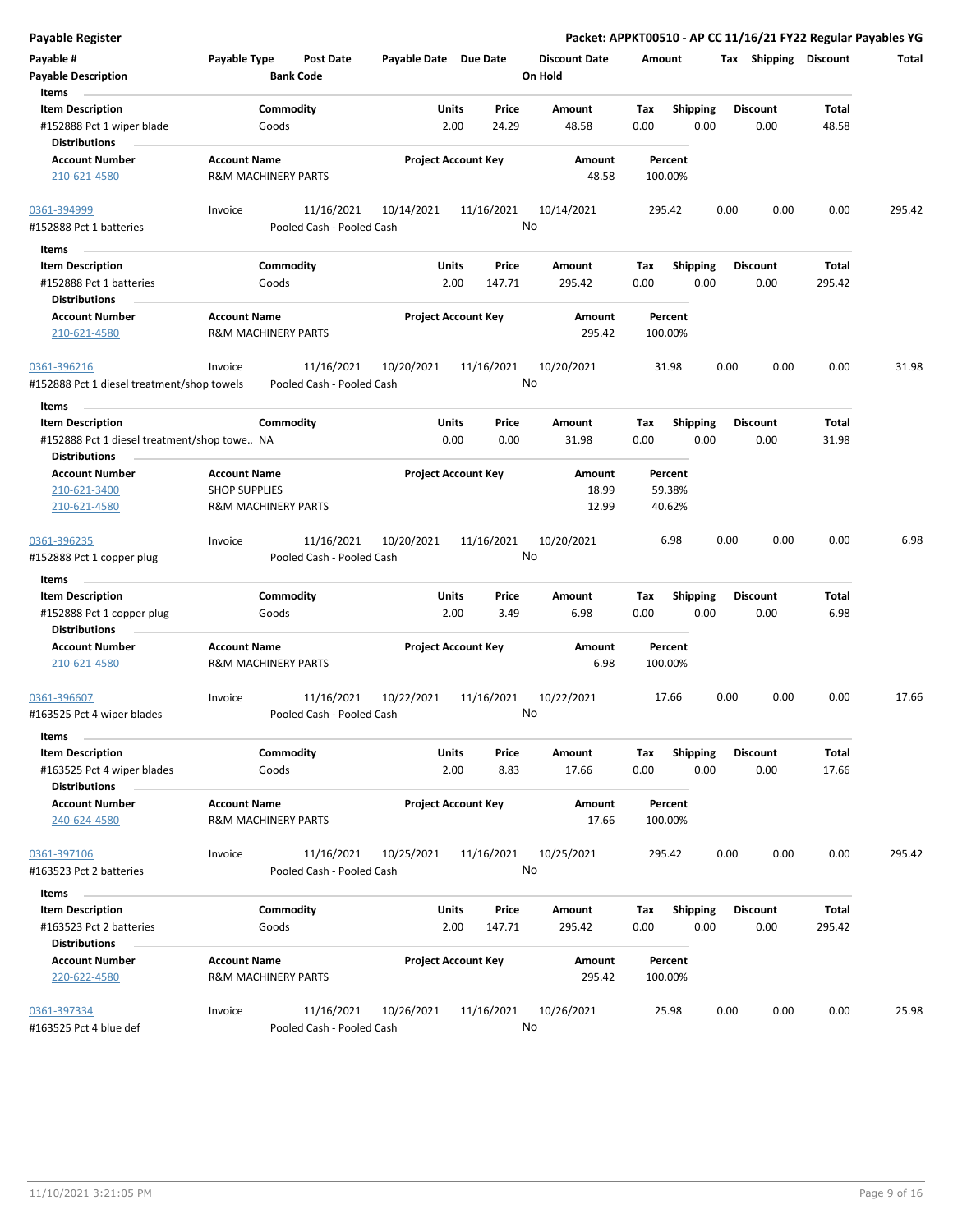| <b>Payable Register</b>                                                                  |                                                       |                                         |                       |                            |                                 |                    |                         | Packet: APPKT00510 - AP CC 11/16/21 FY22 Regular Payables YG |                      |          |
|------------------------------------------------------------------------------------------|-------------------------------------------------------|-----------------------------------------|-----------------------|----------------------------|---------------------------------|--------------------|-------------------------|--------------------------------------------------------------|----------------------|----------|
| Payable #<br><b>Payable Description</b>                                                  | Payable Type                                          | <b>Post Date</b><br><b>Bank Code</b>    | Payable Date Due Date |                            | <b>Discount Date</b><br>On Hold | Amount             |                         | Tax Shipping Discount                                        |                      | Total    |
| Items<br><b>Item Description</b><br>#163525 Pct 4 blue def<br><b>Distributions</b>       |                                                       | Commodity<br>Goods                      | Units                 | Price<br>2.00<br>12.99     | Amount<br>25.98                 | Tax<br>0.00        | <b>Shipping</b><br>0.00 | <b>Discount</b><br>0.00                                      | Total<br>25.98       |          |
| <b>Account Number</b><br>240-624-4580                                                    | <b>Account Name</b><br><b>R&amp;M MACHINERY PARTS</b> |                                         |                       | <b>Project Account Key</b> | Amount<br>25.98                 | Percent<br>100.00% |                         |                                                              |                      |          |
| Vendor: 00267 - PARIS CHEVROLET                                                          |                                                       |                                         |                       |                            |                                 |                    |                         |                                                              | <b>Vendor Total:</b> | 7,399.98 |
| 6047050<br>Pct 3 2017 Chev #4746 repair                                                  | Invoice                                               | 11/16/2021<br>Pooled Cash - Pooled Cash | 10/27/2021            | 11/16/2021                 | 10/27/2021<br>No                | 5,419.98           |                         | 0.00<br>0.00                                                 | 0.00                 | 5,419.98 |
| Items<br><b>Item Description</b><br>Pct 3 2017 Chev #4746 repair<br><b>Distributions</b> | ΝA                                                    | Commodity                               | Units                 | Price<br>0.00<br>0.00      | Amount<br>5,419.98              | Tax<br>0.00        | <b>Shipping</b><br>0.00 | <b>Discount</b><br>0.00                                      | Total<br>5,419.98    |          |
| <b>Account Number</b><br>230-623-4580                                                    | <b>Account Name</b><br><b>R&amp;M MACHINERY PARTS</b> |                                         |                       | <b>Project Account Key</b> | Amount<br>5,419.98              | Percent<br>100.00% |                         |                                                              |                      |          |
| 6047570<br>Pct 3 2013 Chev #2511 repair                                                  | Invoice                                               | 11/16/2021<br>Pooled Cash - Pooled Cash | 11/2/2021             | 11/16/2021                 | 11/2/2021<br>No                 | 1,980.00           |                         | 0.00<br>0.00                                                 | 0.00                 | 1,980.00 |
| Items<br><b>Item Description</b><br>Pct 3 2013 Chev #2511 repair<br><b>Distributions</b> | ΝA                                                    | Commodity                               | Units                 | Price<br>0.00<br>0.00      | Amount<br>1,980.00              | Тах<br>0.00        | <b>Shipping</b><br>0.00 | <b>Discount</b><br>0.00                                      | Total<br>1,980.00    |          |
| <b>Account Number</b><br>230-623-4580                                                    | <b>Account Name</b><br><b>R&amp;M MACHINERY PARTS</b> |                                         |                       | <b>Project Account Key</b> | Amount<br>1,980.00              | Percent<br>100.00% |                         |                                                              |                      |          |
| Vendor: 00756 - RICHARD DRAKE CONSTRUCTION CO. L.P.                                      |                                                       |                                         |                       |                            |                                 |                    |                         |                                                              | <b>Vendor Total:</b> | 6,774.94 |
| 181875<br>#F006 Pct 4 cold mix                                                           | Invoice                                               | 11/16/2021<br>Pooled Cash - Pooled Cash | 10/19/2021            | 11/16/2021                 | 10/19/2021<br>No                | 970.11             |                         | 0.00<br>0.00                                                 | 0.00                 | 970.11   |
| Items<br><b>Item Description</b><br>#F006 Pct 4 cold mix<br><b>Distributions</b>         |                                                       | Commodity<br>Goods                      | Units<br>14.08        | Price<br>68.90             | Amount<br>970.11                | Tax<br>0.00        | Shipping<br>0.00        | Discount<br>0.00                                             | Total<br>970.11      |          |
| <b>Account Number</b><br>240-624-3440                                                    | <b>Account Name</b>                                   | R&B MAT. ASPHALT/RD OIL                 |                       | <b>Project Account Key</b> | Amount<br>970.11                | Percent<br>100.00% |                         |                                                              |                      |          |
| 182035<br>#F006 Pct 4 cold mix                                                           | Invoice                                               | 11/16/2021<br>Pooled Cash - Pooled Cash | 11/2/2021             | 11/16/2021                 | 11/2/2021<br>No                 | 1,938.85           |                         | 0.00<br>0.00                                                 | 0.00                 | 1,938.85 |
| Items<br><b>Item Description</b><br>#F006 Pct 4 cold mix<br><b>Distributions</b>         |                                                       | Commodity<br>Goods                      | Units<br>28.14        | Price<br>68.90             | Amount<br>1,938.85              | Tax<br>0.00        | <b>Shipping</b><br>0.00 | <b>Discount</b><br>0.00                                      | Total<br>1,938.85    |          |
| <b>Account Number</b><br>240-624-3440                                                    | <b>Account Name</b>                                   | R&B MAT. ASPHALT/RD OIL                 |                       | <b>Project Account Key</b> | Amount<br>1,938.85              | Percent<br>100.00% |                         |                                                              |                      |          |
| 182056<br>#F006 Pct 4 cold mix                                                           | Invoice                                               | 11/16/2021<br>Pooled Cash - Pooled Cash | 11/3/2021             | 11/16/2021                 | 11/3/2021<br>No                 | 969.42             |                         | 0.00<br>0.00                                                 | 0.00                 | 969.42   |
| Items<br><b>Item Description</b><br>#F006 Pct 4 cold mix                                 |                                                       | Commodity<br>Goods                      | Units<br>14.07        | Price<br>68.90             | Amount<br>969.42                | Тах<br>0.00        | <b>Shipping</b><br>0.00 | <b>Discount</b><br>0.00                                      | Total<br>969.42      |          |
| <b>Distributions</b><br><b>Account Number</b><br>240-624-3440                            | <b>Account Name</b>                                   | R&B MAT. ASPHALT/RD OIL                 |                       | <b>Project Account Key</b> | Amount<br>969.42                | Percent<br>100.00% |                         |                                                              |                      |          |
| 182057<br>#F006 Pct 4 cold mix                                                           | Invoice                                               | 11/16/2021<br>Pooled Cash - Pooled Cash | 11/3/2021             | 11/16/2021                 | 11/3/2021<br>No                 | 2,896.56           |                         | 0.00<br>0.00                                                 | 0.00                 | 2,896.56 |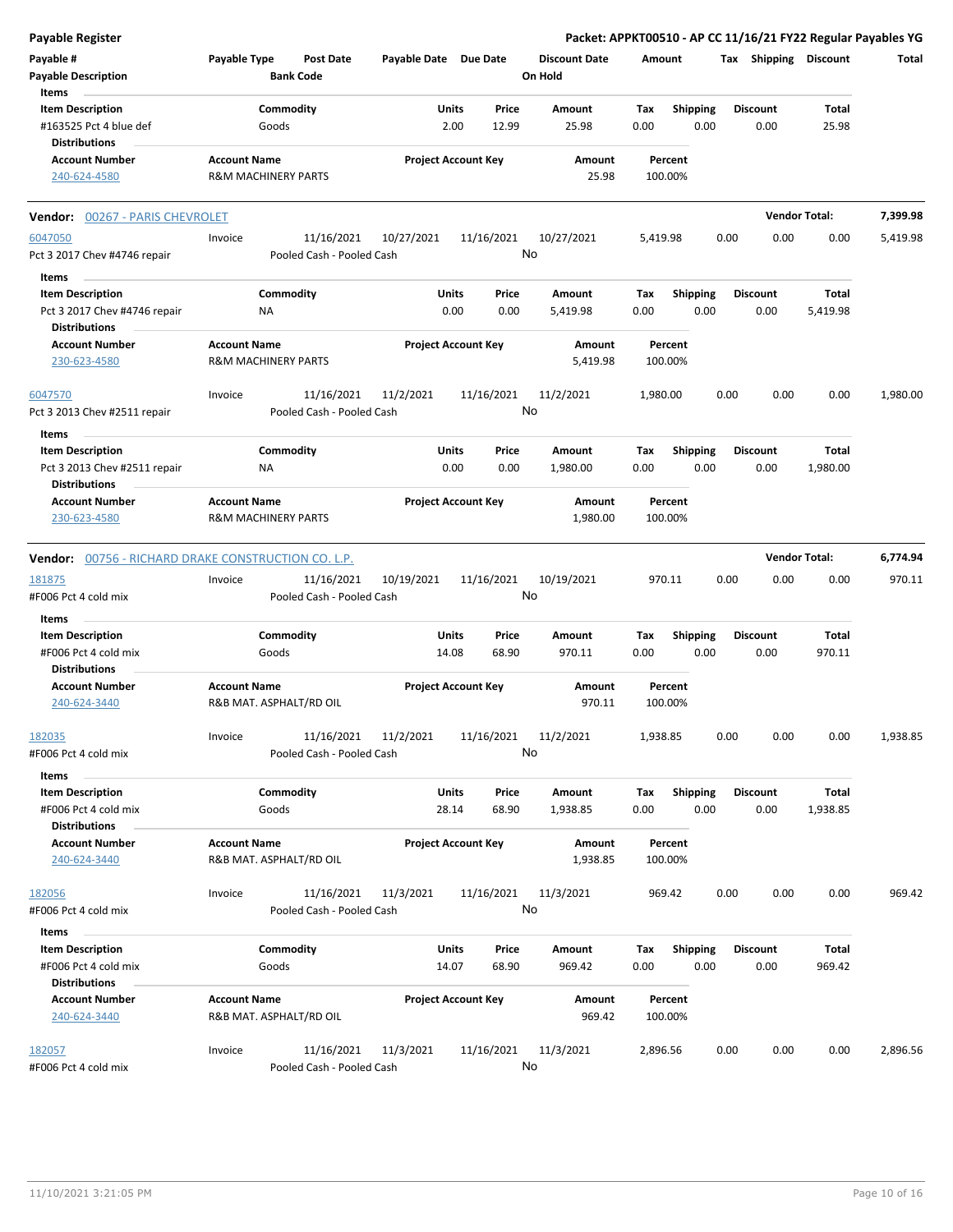| <b>Payable Register</b>                                        |                                                      |                                      |                            |       |            |                                 |            |                    |      |                 |                       | Packet: APPKT00510 - AP CC 11/16/21 FY22 Regular Payables YG |
|----------------------------------------------------------------|------------------------------------------------------|--------------------------------------|----------------------------|-------|------------|---------------------------------|------------|--------------------|------|-----------------|-----------------------|--------------------------------------------------------------|
| Payable #<br><b>Payable Description</b>                        | Payable Type                                         | <b>Post Date</b><br><b>Bank Code</b> | Payable Date Due Date      |       |            | <b>Discount Date</b><br>On Hold | Amount     |                    |      |                 | Tax Shipping Discount | Total                                                        |
| Items                                                          |                                                      |                                      |                            |       |            |                                 |            |                    |      |                 |                       |                                                              |
| <b>Item Description</b>                                        | Commodity                                            |                                      |                            | Units | Price      | Amount                          | Tax        | <b>Shipping</b>    |      | <b>Discount</b> | Total                 |                                                              |
| #F006 Pct 4 cold mix<br><b>Distributions</b>                   | Goods                                                |                                      |                            | 42.04 | 68.90      | 2,896.56                        | 0.00       | 0.00               |      | 0.00            | 2,896.56              |                                                              |
| <b>Account Number</b>                                          | <b>Account Name</b>                                  |                                      | <b>Project Account Key</b> |       |            | Amount                          |            | Percent            |      |                 |                       |                                                              |
| 240-624-3440                                                   | R&B MAT. ASPHALT/RD OIL                              |                                      |                            |       |            | 2,896.56                        |            | 100.00%            |      |                 |                       |                                                              |
| <b>Vendor:</b> VEN02612 - Securitas Security Services USA, Inc |                                                      |                                      |                            |       |            |                                 |            |                    |      |                 | <b>Vendor Total:</b>  | 4,347.84                                                     |
| 10570132                                                       | Invoice                                              | 11/16/2021                           | 10/31/2021                 |       | 11/16/2021 | 10/31/2021                      | 4,347.84   |                    | 0.00 | 0.00            | 0.00                  | 4,347.84                                                     |
| Oct 2021 security officer J. Davidson                          |                                                      | Pooled Cash - Pooled Cash            |                            |       | No         |                                 |            |                    |      |                 |                       |                                                              |
| Items                                                          |                                                      |                                      |                            |       |            |                                 |            |                    |      |                 |                       |                                                              |
| <b>Item Description</b>                                        | Commodity                                            |                                      |                            | Units | Price      | Amount                          | Tax        | <b>Shipping</b>    |      | <b>Discount</b> | Total                 |                                                              |
| Oct 2021 security officer J. Davidson                          | ΝA                                                   |                                      |                            | 0.00  | 0.00       | 4,347.84                        | 0.00       | 0.00               |      | 0.00            | 4,347.84              |                                                              |
| <b>Distributions</b>                                           |                                                      |                                      |                            |       |            |                                 |            |                    |      |                 |                       |                                                              |
| <b>Account Number</b><br>110-541-1070                          | <b>Account Name</b><br>SALARY PART-TIME              |                                      | <b>Project Account Key</b> |       |            | Amount<br>4,347.84              |            | Percent<br>100.00% |      |                 |                       |                                                              |
| Vendor: 00817 - SMITH, THOMAS SCOTT                            |                                                      |                                      |                            |       |            |                                 |            |                    |      |                 | <b>Vendor Total:</b>  | 300.00                                                       |
| INV0003579                                                     | Invoice                                              | 11/16/2021                           | 11/3/2021                  |       | 11/16/2021 | 11/3/2021                       |            | 300.00             | 0.00 | 0.00            | 0.00                  | 300.00                                                       |
| 50430 Repass Co Ct@Law                                         |                                                      | Pooled Cash - Pooled Cash            |                            |       | No         |                                 |            |                    |      |                 |                       |                                                              |
| Items                                                          |                                                      |                                      |                            |       |            |                                 |            |                    |      |                 |                       |                                                              |
| <b>Item Description</b>                                        | Commodity                                            |                                      |                            | Units | Price      | Amount                          | Tax        | <b>Shipping</b>    |      | <b>Discount</b> | Total                 |                                                              |
| 50430 Repass Co Ct@Law                                         | ΝA                                                   |                                      |                            | 0.00  | 0.00       | 300.00                          | 0.00       | 0.00               |      | 0.00            | 300.00                |                                                              |
| <b>Distributions</b>                                           |                                                      |                                      |                            |       |            |                                 |            |                    |      |                 |                       |                                                              |
| <b>Account Number</b><br>100-410-4240                          | <b>Account Name</b><br><b>INDIGENT ATTORNEY FEES</b> |                                      | <b>Project Account Key</b> |       |            | Amount<br>300.00                |            | Percent<br>100.00% |      |                 |                       |                                                              |
| Vendor: VEN02743 - Taylor, Jeremy                              |                                                      |                                      |                            |       |            |                                 |            |                    |      |                 | <b>Vendor Total:</b>  | 44.00                                                        |
| INV0003589                                                     | Invoice                                              | 11/16/2021                           | 11/9/2021                  |       | 11/16/2021 | 11/9/2021                       |            | 44.00              | 0.00 | 0.00            | 0.00                  | 44.00                                                        |
| 11/21-22/21 travel-meals                                       |                                                      | Pooled Cash - Pooled Cash            |                            |       | No         |                                 |            |                    |      |                 |                       |                                                              |
| Items                                                          |                                                      |                                      |                            |       |            |                                 |            |                    |      |                 |                       |                                                              |
| <b>Item Description</b>                                        | Commodity                                            |                                      |                            | Units | Price      | Amount                          | Tax        | Shipping           |      | <b>Discount</b> | Total                 |                                                              |
| 11/21-22/21 travel-meals<br><b>Distributions</b>               | NA                                                   |                                      |                            | 0.00  | 0.00       | 44.00                           | 0.00       | 0.00               |      | 0.00            | 44.00                 |                                                              |
| <b>Account Number</b><br>310-560-4270                          | <b>Account Name</b><br>OUT OF COUNTY TRAVEL/TRAINING |                                      | <b>Project Account Key</b> |       |            | Amount<br>44.00                 |            | Percent<br>100.00% |      |                 |                       |                                                              |
| <b>Vendor: 00767 - TEXAS DEPT. OF STATE HEALTH SERVICE</b>     |                                                      |                                      |                            |       |            |                                 |            |                    |      |                 | <b>Vendor Total:</b>  | 137.25                                                       |
| 2014791                                                        | Invoice                                              | 11/16/2021                           | 11/1/2021                  |       | 11/16/2021 | 11/1/2021                       |            | 137.25             | 0.00 | 0.00            | 0.00                  | 137.25                                                       |
| Oct 2021 Remote birth access                                   |                                                      | Pooled Cash - Pooled Cash            |                            |       | No         |                                 |            |                    |      |                 |                       |                                                              |
| Items                                                          |                                                      |                                      |                            |       |            |                                 |            |                    |      |                 |                       |                                                              |
| <b>Item Description</b>                                        | Commodity                                            |                                      |                            | Units | Price      | Amount                          | Tax        | <b>Shipping</b>    |      | Discount        | Total                 |                                                              |
| Oct 2021 Remote birth access<br><b>Distributions</b>           | ΝA                                                   |                                      |                            | 0.00  | 0.00       | 137.25                          | 0.00       | 0.00               |      | 0.00            | 137.25                |                                                              |
| <b>Account Number</b>                                          | <b>Account Name</b>                                  |                                      | <b>Project Account Key</b> |       |            | Amount                          |            | Percent            |      |                 |                       |                                                              |
| 100-409-4890                                                   | <b>COURT COSTS/ARREST FEES</b>                       |                                      |                            |       |            | 137.25                          |            | 100.00%            |      |                 |                       |                                                              |
| <b>Vendor:</b> VEN02273 - Texas Juvenile Justice Dept.         |                                                      |                                      |                            |       |            |                                 |            |                    |      |                 | <b>Vendor Total:</b>  | 180,000.00                                                   |
| INV0003591                                                     | Invoice                                              | 11/16/2021                           | 11/9/2021                  |       | 11/16/2021 | 11/9/2021                       | 180,000.00 |                    | 0.00 | 0.00            | 0.00                  | 180,000.00                                                   |
| FY22 Juvenile Probation funding                                |                                                      | Pooled Cash - Pooled Cash            |                            |       |            | No                              |            |                    |      |                 |                       |                                                              |
| Items                                                          |                                                      |                                      |                            |       |            |                                 |            |                    |      |                 |                       |                                                              |
| <b>Item Description</b>                                        | Commodity                                            |                                      |                            | Units | Price      | Amount                          | Tax        | <b>Shipping</b>    |      | Discount        | Total                 |                                                              |
| FY22 Juvenile Probation funding<br><b>Distributions</b>        | NA                                                   |                                      |                            | 0.00  | 0.00       | 180,000.00                      | 0.00       | 0.00               |      | 0.00            | 180,000.00            |                                                              |
| <b>Account Number</b><br>100-575-9950                          | <b>Account Name</b><br>JUVENILE PROBATION FUNDING    |                                      | <b>Project Account Key</b> |       |            | Amount<br>180,000.00            |            | Percent<br>100.00% |      |                 |                       |                                                              |
|                                                                |                                                      |                                      |                            |       |            |                                 |            |                    |      |                 |                       |                                                              |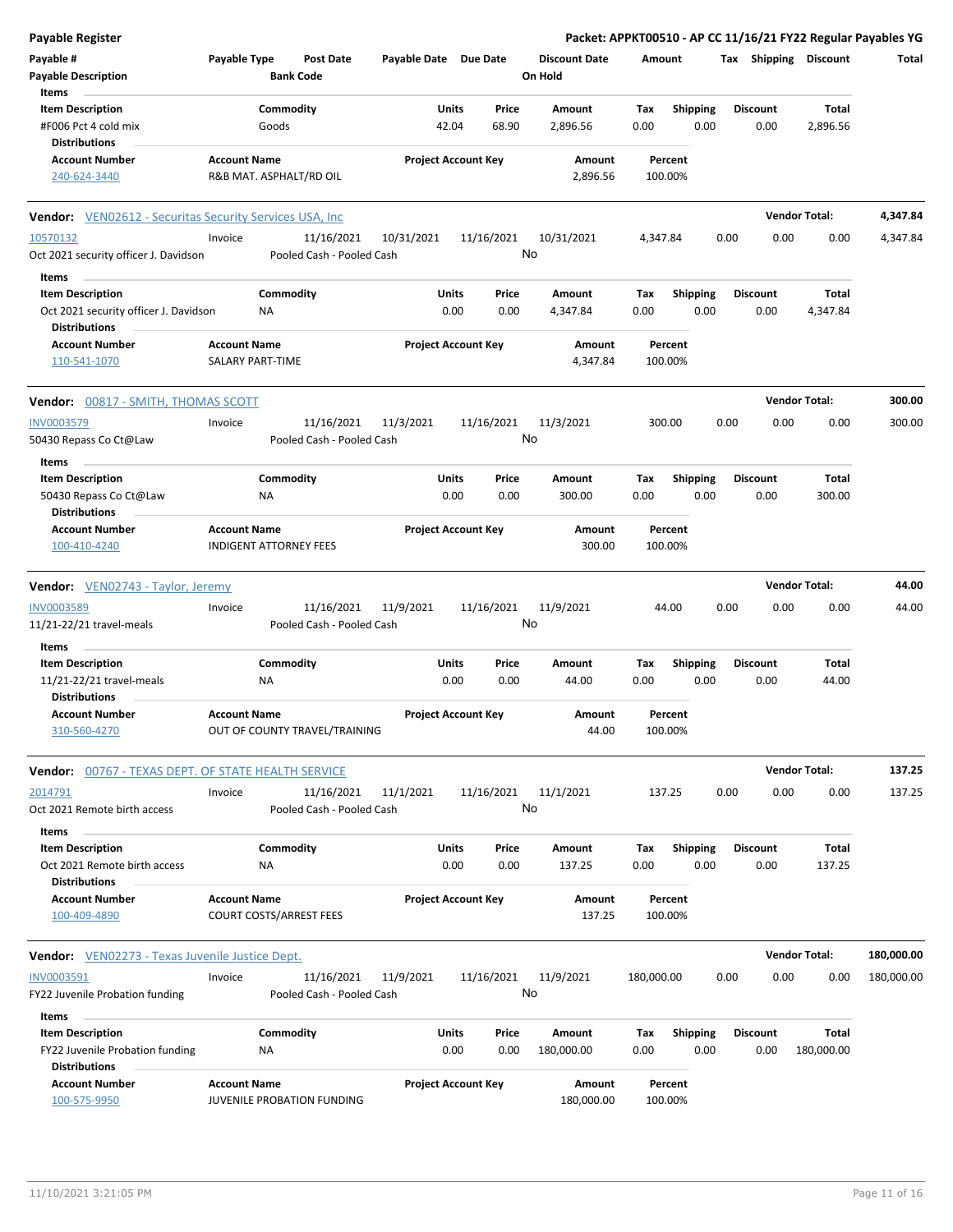| Payable Register                                                                           |                                                       |                                |                                         |                            |                 |                  |                                 |                    |                         |      |                         |                      | Packet: APPKT00510 - AP CC 11/16/21 FY22 Regular Payables YG |
|--------------------------------------------------------------------------------------------|-------------------------------------------------------|--------------------------------|-----------------------------------------|----------------------------|-----------------|------------------|---------------------------------|--------------------|-------------------------|------|-------------------------|----------------------|--------------------------------------------------------------|
| Payable #<br><b>Payable Description</b>                                                    | Payable Type                                          |                                | <b>Post Date</b><br><b>Bank Code</b>    | Payable Date Due Date      |                 |                  | <b>Discount Date</b><br>On Hold | Amount             |                         |      | Tax Shipping Discount   |                      | Total                                                        |
| <b>Vendor:</b> 00265 - TEXHOMA LIMESTONE, INC.                                             |                                                       |                                |                                         |                            |                 |                  |                                 |                    |                         |      |                         | <b>Vendor Total:</b> | 12,443.01                                                    |
| 8609<br>Pct 4 Rock & Gravel-hauling 10/25-30/21<br><b>Items</b>                            | Invoice                                               |                                | 11/16/2021<br>Pooled Cash - Pooled Cash | 11/1/2021                  |                 | 11/16/2021<br>No | 11/1/2021                       | 4,789.93           |                         | 0.00 | 0.00                    | 0.00                 | 4,789.93                                                     |
| <b>Item Description</b><br>Pct 4 Rock & Gravel-hauling 10/25-30/21<br><b>Distributions</b> |                                                       | Commodity<br>Rock 1            |                                         |                            | Units<br>426.91 | Price<br>11.22   | Amount<br>4,789.93              | Tax<br>0.00        | <b>Shipping</b><br>0.00 |      | <b>Discount</b><br>0.00 | Total<br>4,789.93    |                                                              |
| <b>Account Number</b><br>240-624-3410                                                      | <b>Account Name</b>                                   |                                | R&B MAT. ROCK & GRAVEL                  | <b>Project Account Key</b> |                 |                  | Amount<br>4,789.93              | Percent<br>100.00% |                         |      |                         |                      |                                                              |
| 8616<br>Pct 2 Rock & gravel-hauling 11/1-6/21                                              | Invoice                                               |                                | 11/16/2021<br>Pooled Cash - Pooled Cash | 11/8/2021                  |                 | 11/16/2021<br>No | 11/8/2021                       | 7,653.07           |                         | 0.00 | 0.01                    | 0.00                 | 7,653.08                                                     |
| Items<br><b>Item Description</b><br>Pct 2 Rock & gravel-hauling 11/1-6/21                  |                                                       | Commodity<br>Rock 1            |                                         |                            | Units<br>602.13 | Price<br>12.71   | Amount<br>7,653.07              | Tax<br>0.00        | <b>Shipping</b><br>0.01 |      | <b>Discount</b><br>0.00 | Total<br>7,653.08    |                                                              |
| <b>Distributions</b><br><b>Account Number</b><br>220-622-3410                              | <b>Account Name</b>                                   |                                | <b>R&amp;B MAT. ROCK &amp; GRAVEL</b>   | <b>Project Account Key</b> |                 |                  | Amount<br>7,653.08              | Percent<br>100.00% |                         |      |                         |                      |                                                              |
| Vendor: VEN02259 - Thompson, David                                                         |                                                       |                                |                                         |                            |                 |                  |                                 |                    |                         |      |                         | <b>Vendor Total:</b> | 300.00                                                       |
| <b>INV0003587</b><br>FY22 Thompson clothing allowance<br>Items                             | Invoice                                               |                                | 11/16/2021<br>Pooled Cash - Pooled Cash | 11/8/2021                  |                 | 11/16/2021<br>No | 11/8/2021                       | 300.00             |                         | 0.00 | 0.00                    | 0.00                 | 300.00                                                       |
| <b>Item Description</b><br>FY22 Thompson clothing allowance<br><b>Distributions</b>        |                                                       | Commodity<br>ΝA                |                                         |                            | Units<br>0.00   | Price<br>0.00    | Amount<br>300.00                | Tax<br>0.00        | <b>Shipping</b><br>0.00 |      | <b>Discount</b><br>0.00 | Total<br>300.00      |                                                              |
| <b>Account Number</b><br>100-560-3950                                                      | <b>Account Name</b><br>UNIFORMS/OTHER                 |                                |                                         | <b>Project Account Key</b> |                 |                  | Amount<br>300.00                | Percent<br>100.00% |                         |      |                         |                      |                                                              |
| <b>Vendor: 00456 - TOPLINE HYDRAULICS INC</b>                                              |                                                       |                                |                                         |                            |                 |                  |                                 |                    |                         |      |                         | <b>Vendor Total:</b> | 644.80                                                       |
| 11347<br>Pct 4 hydraulic hose                                                              | Invoice                                               |                                | 11/16/2021<br>Pooled Cash - Pooled Cash | 10/1/2021                  |                 | 11/16/2021<br>No | 10/1/2021                       | 226.51             |                         | 0.00 | 0.00                    | 0.00                 | 226.51                                                       |
| Items<br><b>Item Description</b><br>Pct 4 hydraulic hose<br><b>Distributions</b>           |                                                       | Commodity<br>Goods             |                                         |                            | Units<br>1.00   | Price<br>226.51  | Amount<br>226.51                | Tax<br>0.00        | <b>Shipping</b><br>0.00 |      | <b>Discount</b><br>0.00 | Total<br>226.51      |                                                              |
| <b>Account Number</b><br>240-624-4580                                                      | <b>Account Name</b><br><b>R&amp;M MACHINERY PARTS</b> |                                |                                         | <b>Project Account Key</b> |                 |                  | Amount<br>226.51                | Percent<br>100.00% |                         |      |                         |                      |                                                              |
| 11525<br>Pct 3 hydraulic hose                                                              | Invoice                                               |                                | 11/16/2021<br>Pooled Cash - Pooled Cash | 10/12/2021                 |                 | 11/16/2021<br>No | 10/12/2021                      | 413.33             |                         | 0.00 | 0.00                    | 0.00                 | 413.33                                                       |
| Items<br><b>Item Description</b><br>Pct 3 hydraulic hose<br><b>Distributions</b>           |                                                       | Commodity<br>Goods             |                                         |                            | Units<br>1.00   | Price<br>413.33  | Amount<br>413.33                | Tax<br>0.00        | Shipping<br>0.00        |      | <b>Discount</b><br>0.00 | Total<br>413.33      |                                                              |
| <b>Account Number</b><br>230-623-4580                                                      | <b>Account Name</b>                                   | <b>R&amp;M MACHINERY PARTS</b> |                                         | <b>Project Account Key</b> |                 |                  | Amount<br>413.33                | Percent<br>100.00% |                         |      |                         |                      |                                                              |
| 11529<br>Pct 4 hydraulic seals                                                             | Invoice                                               |                                | 11/16/2021<br>Pooled Cash - Pooled Cash | 10/12/2021                 |                 | 11/16/2021<br>No | 10/12/2021                      | 4.96               |                         | 0.00 | 0.00                    | 0.00                 | 4.96                                                         |
| Items<br><b>Item Description</b><br>Pct 4 hydraulic seals<br><b>Distributions</b>          |                                                       | Commodity<br>Goods             |                                         |                            | Units<br>1.00   | Price<br>4.96    | Amount<br>4.96                  | Tax<br>0.00        | <b>Shipping</b><br>0.00 |      | <b>Discount</b><br>0.00 | Total<br>4.96        |                                                              |
| <b>Account Number</b><br>240-624-4580                                                      | <b>Account Name</b><br><b>R&amp;M MACHINERY PARTS</b> |                                |                                         | <b>Project Account Key</b> |                 |                  | Amount<br>4.96                  | Percent<br>100.00% |                         |      |                         |                      |                                                              |

**Vendor:** 00539 - U.S. BANK CORPORATE TRUST **Vendor Total: 206,124.28**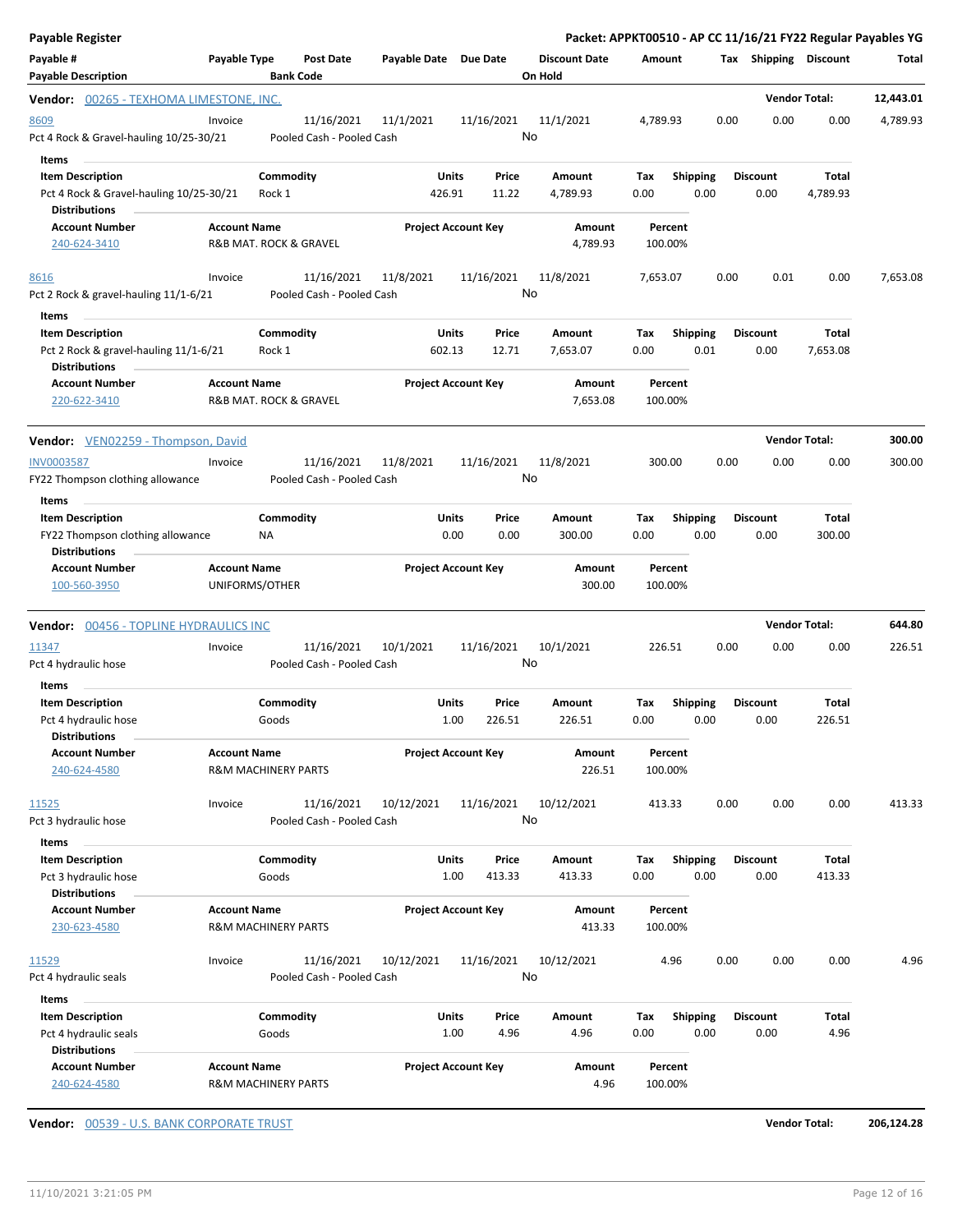| Payable Register                                    |                                                    |           |                                         |                            |                                            |       |                      |            |                    |      |                       |                      | Packet: APPKT00510 - AP CC 11/16/21 FY22 Regular Payables YG |
|-----------------------------------------------------|----------------------------------------------------|-----------|-----------------------------------------|----------------------------|--------------------------------------------|-------|----------------------|------------|--------------------|------|-----------------------|----------------------|--------------------------------------------------------------|
| Payable #                                           | Payable Type                                       |           | Post Date                               | Payable Date               | Due Date                                   |       | <b>Discount Date</b> | Amount     |                    |      | Tax Shipping Discount |                      | Total                                                        |
| <b>Payable Description</b>                          |                                                    |           | <b>Bank Code</b>                        |                            |                                            |       | On Hold              |            |                    |      |                       |                      |                                                              |
| <b>FAN211003FCMJ</b><br>Oct 2021 MJ housing         | 11/16/2021<br>Invoice<br>Pooled Cash - Pooled Cash |           |                                         |                            | 11/4/2021<br>11/4/2021<br>11/16/2021<br>No |       | 74,529.95            |            | 0.00               | 0.00 | 0.00                  | 74,529.95            |                                                              |
| <b>Items</b>                                        |                                                    |           |                                         |                            |                                            |       |                      |            |                    |      |                       |                      |                                                              |
| <b>Item Description</b>                             |                                                    | Commodity |                                         | Units                      |                                            | Price | Amount               | Tax        | <b>Shipping</b>    |      | <b>Discount</b>       | Total                |                                                              |
| Oct 2021 MJ housing                                 |                                                    | ΝA        |                                         |                            | 0.00                                       | 0.00  | 74,529.95            | 0.00       | 0.00               |      | 0.00                  | 74,529.95            |                                                              |
| <b>Distributions</b>                                |                                                    |           |                                         |                            |                                            |       |                      |            |                    |      |                       |                      |                                                              |
| <b>Account Number</b>                               | <b>Account Name</b>                                |           |                                         | <b>Project Account Key</b> |                                            |       | Amount               |            | Percent            |      |                       |                      |                                                              |
| 100-565-3800                                        | PRISONER HOUSING                                   |           |                                         |                            |                                            |       | 74,529.95            |            | 100.00%            |      |                       |                      |                                                              |
| FAN211004FCSA                                       | Invoice                                            |           | 11/16/2021                              | 11/4/2021                  | 11/16/2021                                 |       | 11/4/2021            | 129,066.21 |                    | 0.00 | 0.00                  | 0.00                 | 129,066.21                                                   |
| Oct 2021 SA housing                                 |                                                    |           | Pooled Cash - Pooled Cash               |                            |                                            | No    |                      |            |                    |      |                       |                      |                                                              |
| Items                                               |                                                    |           |                                         |                            |                                            |       |                      |            |                    |      |                       |                      |                                                              |
| <b>Item Description</b>                             |                                                    | Commodity |                                         | <b>Units</b>               |                                            | Price | Amount               | Tax        | <b>Shipping</b>    |      | <b>Discount</b>       | Total                |                                                              |
| Oct 2021 SA housing<br><b>Distributions</b>         |                                                    | NA        |                                         |                            | 0.00                                       | 0.00  | 129,066.21           | 0.00       | 0.00               |      | 0.00                  | 129,066.21           |                                                              |
| <b>Account Number</b>                               | <b>Account Name</b>                                |           |                                         | <b>Project Account Key</b> |                                            |       | Amount               |            | Percent            |      |                       |                      |                                                              |
| 100-565-3800                                        | PRISONER HOUSING                                   |           |                                         |                            |                                            |       | 129,066.21           |            | 100.00%            |      |                       |                      |                                                              |
| <b>FAN211014FCMT</b>                                | Invoice                                            |           | 11/16/2021                              | 11/10/2021                 | 11/16/2021                                 |       | 11/10/2021           |            | 330.62             | 0.00 | 0.00                  | 0.00                 | 330.62                                                       |
| Oct 2021 transport                                  |                                                    |           | Pooled Cash - Pooled Cash               |                            |                                            | No    |                      |            |                    |      |                       |                      |                                                              |
| Items                                               |                                                    |           |                                         |                            |                                            |       |                      |            |                    |      |                       |                      |                                                              |
| <b>Item Description</b>                             |                                                    | Commodity |                                         | Units                      |                                            | Price | Amount               | Tax        | <b>Shipping</b>    |      | <b>Discount</b>       | Total                |                                                              |
| Oct 2021 transport<br><b>Distributions</b>          |                                                    | ΝA        |                                         |                            | 0.00                                       | 0.00  | 330.62               | 0.00       | 0.00               |      | 0.00                  | 330.62               |                                                              |
| <b>Account Number</b>                               | <b>Account Name</b>                                |           |                                         | <b>Project Account Key</b> |                                            |       | Amount               |            | Percent            |      |                       |                      |                                                              |
| 100-565-4000                                        |                                                    |           | PRISONER TRANSPORT/GUARD                |                            |                                            |       | 330.62               |            | 100.00%            |      |                       |                      |                                                              |
| <b>FAN211015FCGT</b>                                | Invoice                                            |           | 11/16/2021                              | 11/10/2021                 | 11/16/2021                                 |       | 11/10/2021           | 2,197.50   |                    | 0.00 | 0.00                  | 0.00                 | 2,197.50                                                     |
| Oct 2021 guard hours                                |                                                    |           | Pooled Cash - Pooled Cash               |                            |                                            | No    |                      |            |                    |      |                       |                      |                                                              |
| Items                                               |                                                    |           |                                         |                            |                                            |       |                      |            |                    |      |                       |                      |                                                              |
| <b>Item Description</b>                             |                                                    | Commodity |                                         | Units                      |                                            | Price | Amount               | Tax        | Shipping           |      | <b>Discount</b>       | Total                |                                                              |
| Oct 2021 guard hours                                |                                                    | ΝA        |                                         |                            | 0.00                                       | 0.00  | 2,197.50             | 0.00       | 0.00               |      | 0.00                  | 2,197.50             |                                                              |
| <b>Distributions</b>                                |                                                    |           |                                         |                            |                                            |       |                      |            |                    |      |                       |                      |                                                              |
| <b>Account Number</b><br>100-565-4000               | <b>Account Name</b>                                |           | PRISONER TRANSPORT/GUARD                | <b>Project Account Key</b> |                                            |       | Amount<br>2,197.50   |            | Percent<br>100.00% |      |                       |                      |                                                              |
|                                                     |                                                    |           |                                         |                            |                                            |       |                      |            |                    |      |                       |                      |                                                              |
| <b>Vendor:</b> VEN02198 - Wilbarger County          |                                                    |           |                                         |                            |                                            |       |                      |            |                    |      |                       | <b>Vendor Total:</b> | 620.00                                                       |
| INV0003583<br>MH-0076 Coffman court costs           | Invoice                                            |           | 11/16/2021<br>Pooled Cash - Pooled Cash | 10/19/2021                 | 11/16/2021                                 | No    | 10/19/2021           |            | 620.00             | 0.00 | 0.00                  | 0.00                 | 620.00                                                       |
| Items                                               |                                                    |           |                                         |                            |                                            |       |                      |            |                    |      |                       |                      |                                                              |
| <b>Item Description</b>                             |                                                    | Commodity |                                         | <b>Units</b>               |                                            | Price | Amount               | Тах        | Shipping           |      | <b>Discount</b>       | Total                |                                                              |
| MH-0076 Coffman court costs<br><b>Distributions</b> |                                                    | NA        |                                         |                            | 0.00                                       | 0.00  | 620.00               | 0.00       | 0.00               |      | 0.00                  | 620.00               |                                                              |
| <b>Account Number</b>                               | <b>Account Name</b>                                |           |                                         | <b>Project Account Key</b> |                                            |       | Amount               |            | Percent            |      |                       |                      |                                                              |
| 100-410-4250                                        | PROFESSIONAL SERVICES                              |           |                                         |                            |                                            |       | 620.00               |            | 100.00%            |      |                       |                      |                                                              |
| Vendor: 00486 - WOODSON, MARY ANN CSR,RPR           |                                                    |           |                                         |                            |                                            |       |                      |            |                    |      |                       | <b>Vendor Total:</b> | 264.00                                                       |
| INV0003609                                          | Invoice                                            |           | 11/16/2021                              | 11/5/2021                  | 11/16/2021                                 |       | 11/5/2021            |            | 264.00             | 0.00 | 0.00                  | 0.00                 | 264.00                                                       |
| CR-21-28111 Davenport transcript                    |                                                    |           | Pooled Cash - Pooled Cash               |                            |                                            | No    |                      |            |                    |      |                       |                      |                                                              |
| Items                                               |                                                    |           |                                         |                            |                                            |       |                      |            |                    |      |                       |                      |                                                              |
| <b>Item Description</b>                             |                                                    | Commodity |                                         | <b>Units</b>               |                                            | Price | Amount               | Tax        | <b>Shipping</b>    |      | <b>Discount</b>       | Total                |                                                              |
| CR-21-28111 Davenport transcript                    |                                                    | ΝA        |                                         |                            | 0.00                                       | 0.00  | 264.00               | 0.00       | 0.00               |      | 0.00                  | 264.00               |                                                              |
| <b>Distributions</b><br><b>Account Number</b>       | <b>Account Name</b>                                |           |                                         |                            |                                            |       |                      |            |                    |      |                       |                      |                                                              |
| 100-435-4380                                        | <b>COURT REPORTER EXPENSE</b>                      |           |                                         | <b>Project Account Key</b> |                                            |       | Amount<br>264.00     |            | Percent<br>100.00% |      |                       |                      |                                                              |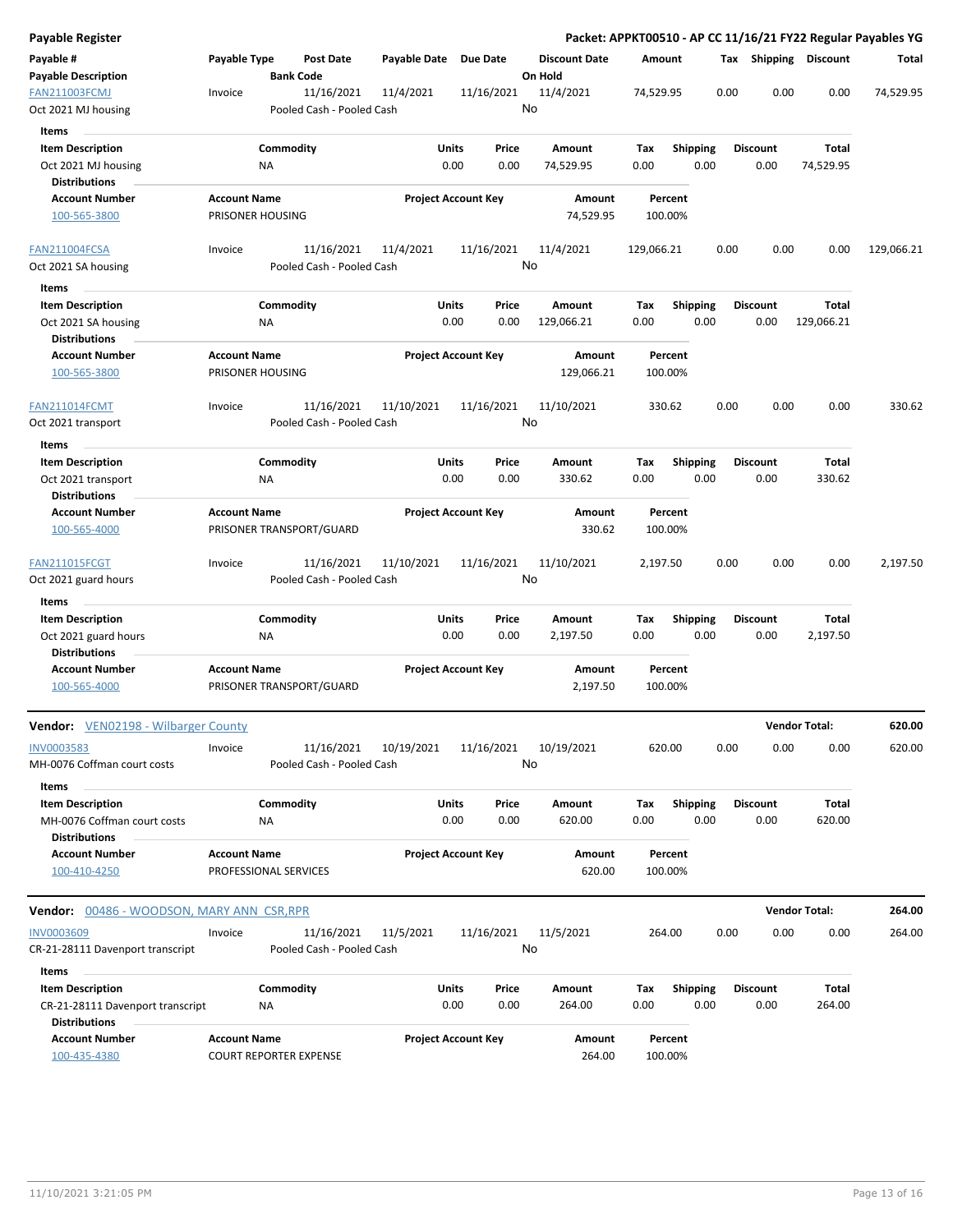# Payable Summary

| Type        | Count               | Gross      | Tax  | <b>Shipping</b> | <b>Discount</b> | Total      | <b>Manual Payment</b> | <b>Balance</b> |
|-------------|---------------------|------------|------|-----------------|-----------------|------------|-----------------------|----------------|
| Credit Memo |                     | $-8.88$    | 0.00 | 0.00            | 0.00            | $-8.88$    | 0.00                  | $-8.88$        |
| Invoice     | 75                  | 474.200.16 | 0.00 | 30.00           | 0.00            | 474,230.16 | 0.00                  | 474,230.16     |
|             | <b>Grand Total:</b> | 474,191.28 | 0.00 | 30.00           | 0.00            | 474,221.28 | 0.00                  | 474,221.28     |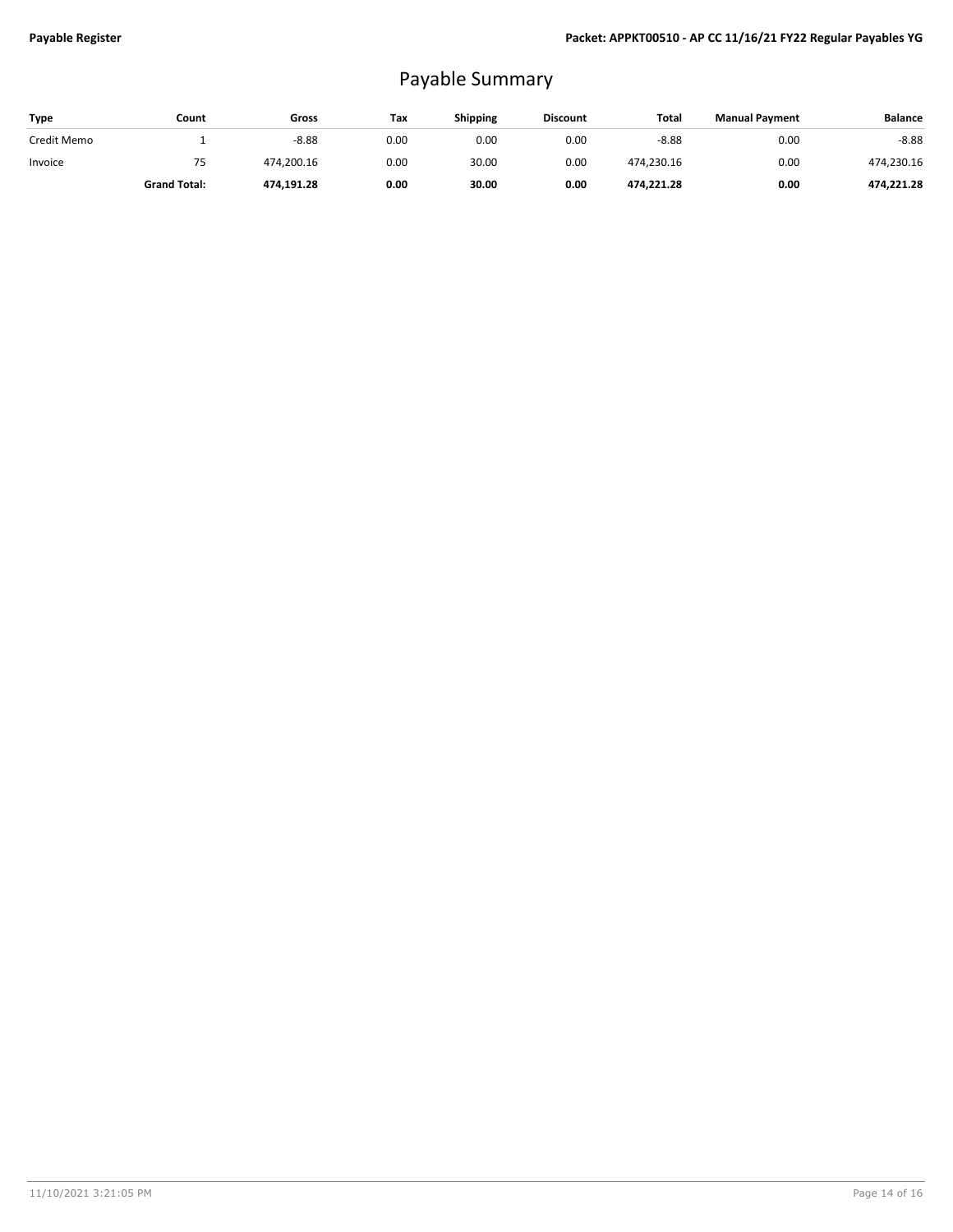## **Account Summary**

| Account        | Name                              |        | Amount        |
|----------------|-----------------------------------|--------|---------------|
| 100-404-4270   | ELECTION TRAVEL/TRAINING          |        | 72.02         |
| 100-409-4890   | <b>COURT COSTS/ARREST FEES</b>    |        | 137.25        |
| 100-410-4240   | <b>INDIGENT ATTORNEY FEES</b>     |        | 1,250.00      |
| 100-410-4250   | PROFESSIONAL SERVICES             |        | 620.00        |
| 100-425-4660   | <b>AUTOPSIES</b>                  |        | 4,300.00      |
| 100-435-4370   | <b>ATTORNEY FEES</b>              |        | 517.50        |
| 100-435-4380   | <b>COURT REPORTER EXPENSE</b>     |        | 264.00        |
| 100-435-4391   | PROFESSIONAL SERVICES             |        | 750.00        |
| 100-475-3150   | <b>COPIER EXPENSE</b>             |        | 106.88        |
| 100-499-3150   | <b>COPIER EXPENSE</b>             |        | 101.01        |
| 100-510-3150   | <b>COPIER RENTAL</b>              |        | 404.51        |
| 100-513-3150   | <b>COPIER RENTAL</b>              |        | 112.97        |
| 100-560-3300   | <b>AUTO EXPENSE GAS &amp; OIL</b> |        | 6,704.97      |
| 100-560-3950   | UNIFORMS/OTHER                    |        | 300.00        |
| 100-560-4280   | PRISONER TRANSPORT                |        | 24.00         |
| 100-560-4540   | R & M AUTOMOBILES                 |        | 269.26        |
| 100-560-4800   | <b>BOND</b>                       |        | 102.50        |
| 100-565-3800   | PRISONER HOUSING                  |        | 203,596.16    |
| 100-565-4000   | PRISONER TRANSPORT/GUARD          |        | 2,528.12      |
| 100-575-3150   | <b>COPIER RENTAL</b>              |        | 26.47         |
| 100-575-9950   | JUVENILE PROBATION FUNDING        |        | 180,000.00    |
| 100-590-3150   | <b>COPIER RENTAL</b>              |        | 75.41         |
| 100-591-3300   | AUTO EXPENSE GAS & OIL            |        | 63.25         |
| 100-641-1020   | SALARY APPOINTED OFFICIAL         |        | 200.00        |
| 100-665-3150   | <b>COPIER RENTAL</b>              |        | 120.68        |
|                |                                   | Total: | 402,646.96    |
| Account        | <b>Name</b>                       |        | Amount        |
| 110-541-1070   | <b>SALARY PART-TIME</b>           |        | 4,347.84      |
|                |                                   | Total: | 4,347.84      |
| <b>Account</b> | Name                              |        | Amount        |
| 121-402-4370   | DIGITAL IMAGING OF MICROFILM      |        | 5,723.45      |
|                |                                   | Total: | 5,723.45      |
| Account        | Name                              |        | <b>Amount</b> |
| 160-452-3150   | <b>COPIER RENTAL</b>              |        | 103.91        |
|                |                                   | Total: | 103.91        |
|                |                                   |        |               |

| Account      | Name                                   |        | Amount   |
|--------------|----------------------------------------|--------|----------|
| 210-621-3400 | <b>SHOP SUPPLIES</b>                   |        | 18.99    |
| 210-621-4430 | <b>TRASH PICKUP</b>                    |        | 70.00    |
| 210-621-4570 | <b>R&amp;M MACHINERY GAS &amp; OIL</b> |        | 5,213.50 |
| 210-621-4580 | <b>R&amp;M MACHINERY PARTS</b>         |        | 440.95   |
|              |                                        | Total: | 5.743.44 |

| Account      | <b>Name</b>                            | Amount    |
|--------------|----------------------------------------|-----------|
| 220-622-3410 | <b>R&amp;B MAT. ROCK &amp; GRAVEL</b>  | 7,653.08  |
| 220-622-4410 | UTILITY GAS                            | 123.00    |
| 220-622-4420 | UTILITY WATER                          | 91.21     |
| 220-622-4570 | <b>R&amp;M MACHINERY GAS &amp; OIL</b> | 12,300.28 |
| 220-622-4580 | <b>R&amp;M MACHINERY PARTS</b>         | 305.63    |